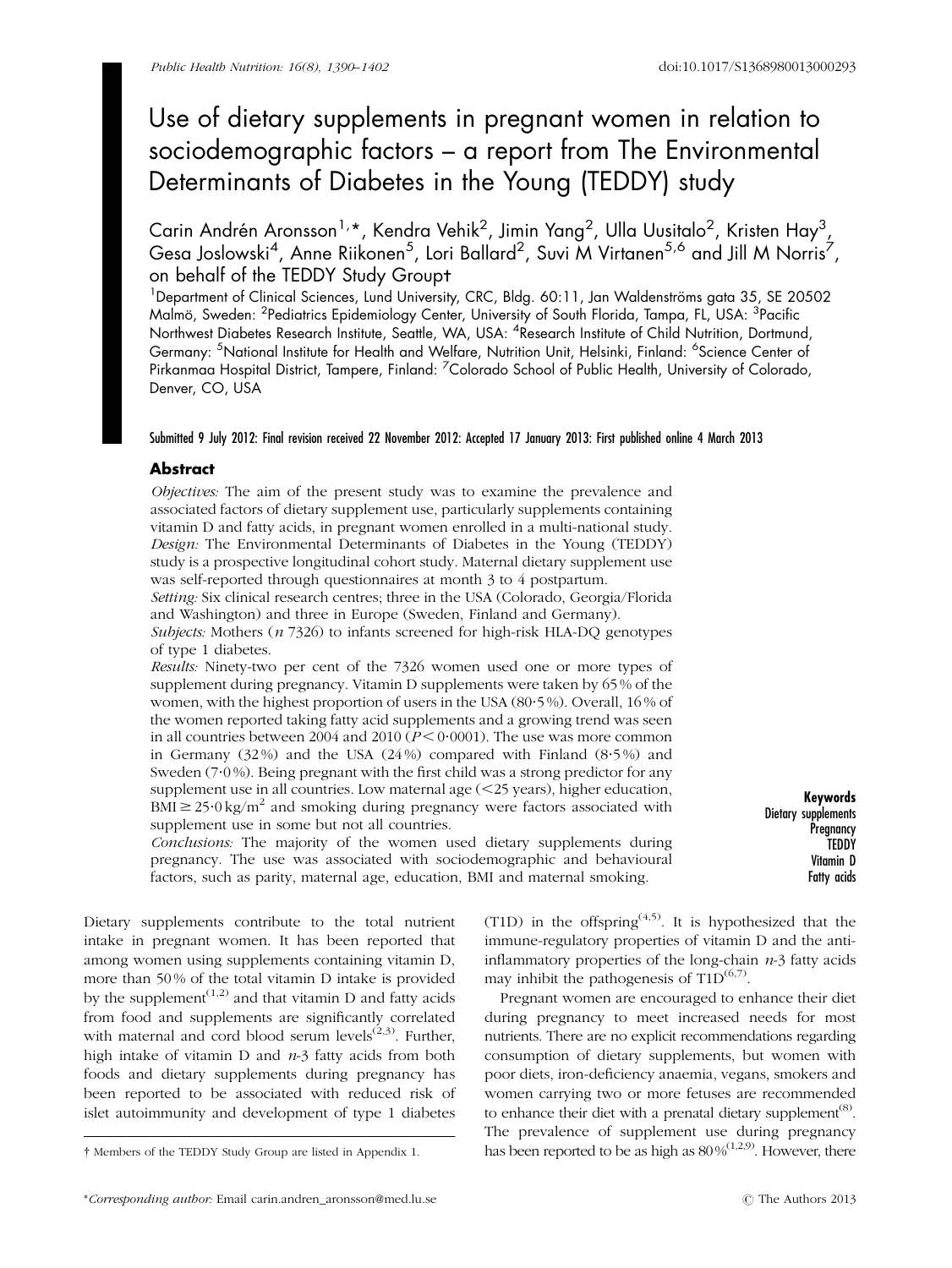Dietary supplement use during pregnancy 1391

are few such studies, especially in the  $USA^{(10)}$  $USA^{(10)}$  $USA^{(10)}$ . The National Health and Nutrition Examination Survey (NHANES) has monitored the use of dietary supplements in the US population since the 1970s, but the sample size of pregnant women is too small to draw conclusions regarding dietary supplement use during pregnancy among US women $(11)$  $(11)$ . Supplement use is also reported to be related to sociodemographic variables<sup> $(10,12)$  $(10,12)$ </sup>. NHANES showed that dietary supplement use in the adult population varied by education level, weight status and ethnicity<sup>[\(11](#page-10-0))</sup>. Supplement use during pregnancy appears to vary among ethnic and socio-economic groups and interact with factors such as supplement use before pregnancy and smoking<sup>[\(10](#page-10-0))</sup>. Supplement use during pregnancy has been reported to be related to age, education, smoking and BMI in the Nordic  $countries$ <sup> $(1,9,13,14)$  $(1,9,13,14)$  $(1,9,13,14)$  $(1,9,13,14)$ </sup>.

The primary aim of the present study was to describe the prevalence of dietary supplement use, and particularly the use of supplements containing vitamin D and fatty acids, in pregnant women whose children were at increased genetic risk of T1D. We also wanted to identify sociodemographic and behavioural factors associated with supplement use.

#### Materials and methods

#### Participants

The Environmental Determinants of Diabetes in the Young (TEDDY) is a prospective study designed to examine dietary and environmental exposures on islet autoimmunity and the development of T1D among children with high-risk HLA-DQ genotypes in the USA, Finland, Germany and Sweden<sup>[\(15\)](#page-10-0)</sup>. Infants are followed from birth until T1D is diagnosed or until the child is 15 years old. A total of 424 788 newborns were screened between September 2004 and February 2010, and 8677 HLA eligible infants were enrolled in the study<sup>([16](#page-10-0))</sup>. Ongoing monitoring for diet, infectious agents, other environmental exposures and autoimmunity status are completed with interviews, questionnaires, food records and laboratory tests. Detailed study design and methods have been previously published $^{(17)}$  $^{(17)}$  $^{(17)}$ .

Information on dietary supplement consumption was asked at month 3 to 4 postpartum from 8677 women. The following women were excluded: (i) mothers of 850 children (9.8%) who had not completed the 9-month clinic visit, where all sociodemographic data were collected; (ii) mothers of sixty-six children  $(0.8\%)$  with missing supplement use data; (iii) mothers of  $178$  children  $(2.1\%)$  due to missing or extreme anthropometric measures  $(BMI <$ 16.0 or  $>50.0 \text{ kg/m}^2$ ); and (iv) mothers of 257 children (3?0 %) with incomplete or missing sociodemographic data, resulting in a total of 7326 mothers with complete data. Written informed consents were obtained for all study participants from a parent or primary caregiver, separately, for genetic screening and participation in

## **Questionnaires**

A questionnaire containing questions on illnesses, medications, smoking habits, alcohol intake, diet and dietary supplement use during pregnancy was mailed to the women of enrolled children and was completed at month 3 to 4 postpartum. Dietary supplements were defined as supplements that contain one or any combination of the following substances: a vitamin, mineral, herb or other botanical substance, and amino acids, in accordance with the US Dietary Supplement Health and Education Act of 1994. Homeopathic and protein supplements were not coded as dietary supplements in  $TEDDY<sup>(18)</sup>$  $TEDDY<sup>(18)</sup>$  $TEDDY<sup>(18)</sup>$ . Dietary supplements taken due to medical condition or illness were also included. The women reported product name, frequency per week and duration of usage during pregnancy. Supplements were classified into twenty-seven single supplements and ten multivitamin/mineral subgroups based on their nutrient profiles (Appendix  $2)^{(19)}$  $2)^{(19)}$  $2)^{(19)}$ . A dietary supplement user was defined as anyone who reported taking at least one supplement at least once during the pregnancy.

Maternal education was recorded on a ten-category scale to accommodate for different education systems in each country, which was then aggregated into two categories, basic primary education (primary school through trade school) and higher education (completed trade school or higher), to achieve comparability across countries. Maternal age was defined as the woman's age at time of delivery and was treated as both a continuous and a categorical variable  $(\leq 25.0 \text{ years}, 25.0-29.9 \text{ years},$  $30.0-34.9$  years and  $\geq 35.0$  years). Pre-pregnancy BMI was calculated by using mother's self-reported weight (in kilograms) before pregnancy divided by the square of height (in metres) and was categorized based on the WHO classification<sup> $(20)$  $(20)$ </sup>. Smoking and alcohol consumption during pregnancy were defined as 'yes' if reported, regardless of frequency and duration. Birth order of the TEDDY child (first-born  $v$ , others) was determined by the question 'Is this your first child?' Maternal diabetes status during pregnancy was self-reported and was grouped into four groups: 'no diabetes', 'type 1 diabetes', 'gestational diabetes and type 2 diabetes' and 'unknown'. Race/ ethnicity was analysed only in the US women and was categorized in five groups (non-Hispanic white, African Americans, Hispanics, all other races and unknown).

### Statistical analyses

Data were analysed using the  $SAS^{\circledR}$  statistical software package version 9.2. Categorical variables were analysed using the Pearson  $\chi^2$  test or Fisher's exact test and continuous variables were analysed using ANOVA. Multiple logistic regression analysis was used to determine the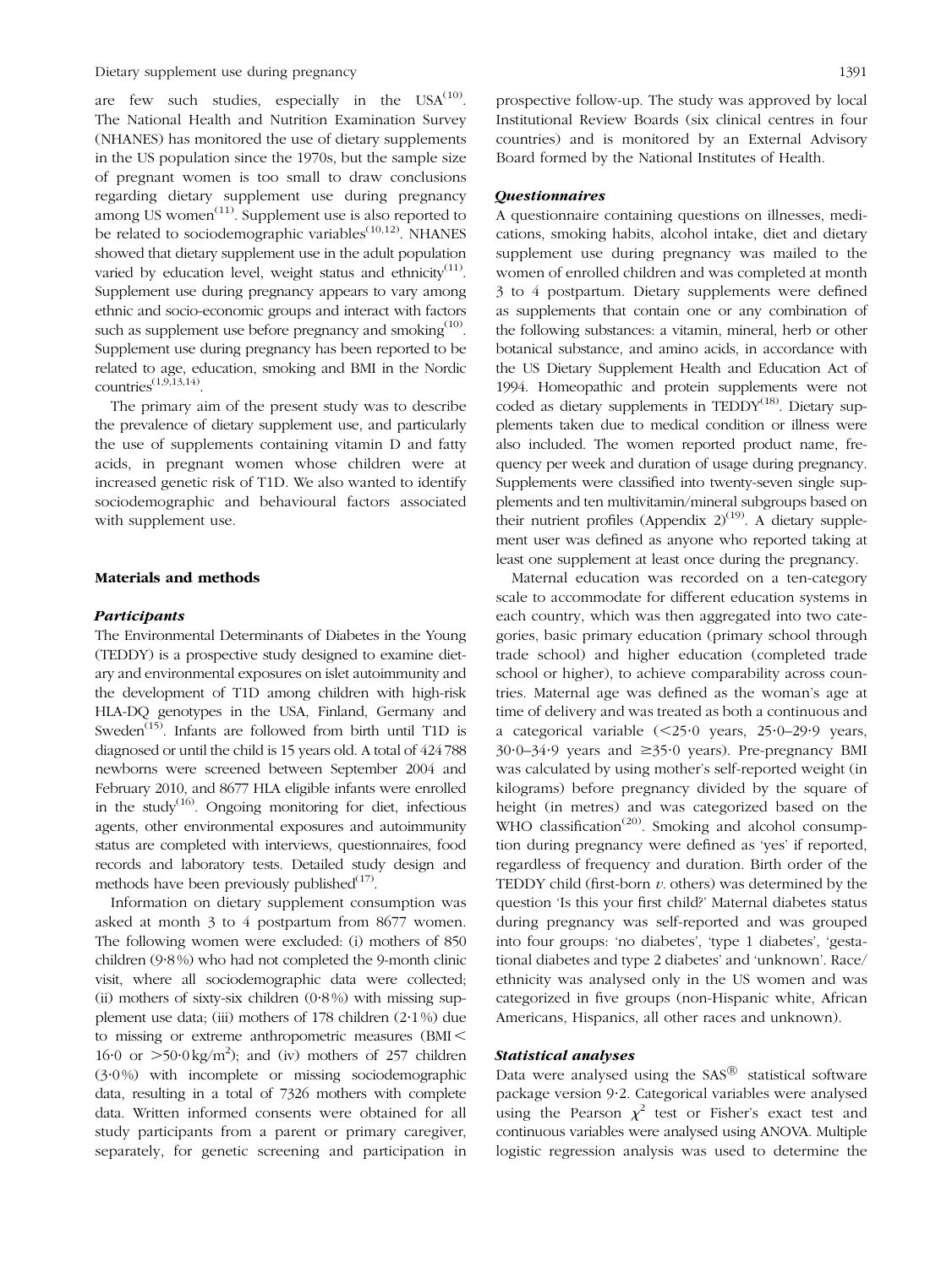independent factors associated with maternal use of supplements containing vitamin D and fatty acids. All models were assessed overall and separately by country.

## Results

The distribution of characteristics of the study population across the four countries is provided in Table 1. Germany had the highest maternal age (mean 31.6 years) followed by Sweden, the USA and Finland  $(P < 0.0001)$ . Pre-pregnancy BMI was higher among US women compared with the European women  $(P<0.0001)$ . Finland had the highest proportion of women with higher education followed by Germany, the USA and Sweden  $(P<0.0001)$ . A greater proportion of German women reported smoking and drinking during pregnancy than women from the other countries ( $P < 0.0001$ ). The use of dietary supplements during pregnancy was common among women in all countries ([Table 2\)](#page-3-0). The highest percentage of users was in the USA (96 $\cdot$ 4%) while the lowest was in Finland (87 $\cdot$ 1%) Users tended to be older women  $(\geq 35.0 \text{ years})$ , to be pregnant with their first child and to have a higher educational level compared with non-users. In both the USA and Finland, drinking alcohol during pregnancy was more common among supplement users than non-users, although these differences were not seen in Germany and Sweden. Smoking was more often reported among the non-users in all four countries. A higher percentage of women with  $BMI \ge 25.0$ kg/m<sup>2</sup> was seen among non-users in Germany ( $P=0.0003$ ) and Sweden  $(P < 0.0001)$  but not in the USA and Finland.

# Predictors of any dietary supplement use during pregnancy

Results of the multivariable analysis demonstrated that in all countries, women who were pregnant with their first child were more likely to use supplements ([Table 3\)](#page-4-0). Younger women  $(<25.0$  years) were less likely to use supplements compared with older women. Women with higher education in the USA and Sweden, but not in Finland and Germany, were more likely to use dietary supplements.

|  |  |  |  | Table 1 Cohort characteristics by country (n 7326): The Environmental Determinants of Diabetes in the Young (TEDDY) study |  |  |  |  |  |
|--|--|--|--|---------------------------------------------------------------------------------------------------------------------------|--|--|--|--|--|
|--|--|--|--|---------------------------------------------------------------------------------------------------------------------------|--|--|--|--|--|

|                                                       | <b>USA</b><br>(n 2961)             |            | Sweden<br>(n 2231)              |            | Finland<br>(n 1622)          |            | Germany<br>(n 512)              |            |                    |
|-------------------------------------------------------|------------------------------------|------------|---------------------------------|------------|------------------------------|------------|---------------------------------|------------|--------------------|
|                                                       | Mean                               | SD         | Mean                            | SD         | Mean                         | SD         | Mean                            | SD         |                    |
| Maternal age (years)<br>Pre-pregnancy BMI ( $kg/m2$ ) | $30\!\cdot\!6^{\rm b}$<br>$25.6^a$ | 5.7<br>6.0 | 30.8 <sup>b</sup><br>$24.3^{b}$ | 4.6<br>4.6 | $30.5^{\circ}$<br>$24.2^{b}$ | 5.0<br>4.6 | 31.6 <sup>a</sup><br>$24.2^{b}$ | 4.9<br>4.9 |                    |
|                                                       | $\mathsf{n}$                       | $\%$       | $\sqrt{n}$                      | $\%$       | $\sqrt{n}$                   | $\%$       | $\sqrt{n}$                      | $\%$       | $\overline{P}$     |
| Maternal education                                    |                                    |            |                                 |            |                              |            |                                 |            | $<$ 0 $\cdot$ 0001 |
| Basic primary                                         | 483                                | $16-3$     | 751                             | 33.7       | 157                          | 9.7        | 70                              | 13.7       |                    |
| Higher education                                      | 2478                               | $83 - 7$   | 1480                            | 66.3       | 1465                         | 90.3       | 442                             | 86.3       |                    |
| Mother's first child                                  |                                    |            |                                 |            |                              |            |                                 |            | $<$ 0 $\cdot$ 0001 |
| Yes                                                   | 1247                               | 42.1       | 1064                            | 47.7       | 731                          | 45.1       | 259                             | $50-6$     |                    |
| <b>No</b>                                             | 1714                               | 57.9       | 1167                            | 52.3       | 891                          | 54.9       | 253                             | 49.4       |                    |
| Pre-pregnancy BMI ( $kg/m2$ )                         |                                    |            |                                 |            |                              |            |                                 |            | $<$ 0 $\cdot$ 0001 |
| $<$ 18 $\cdot$ 5                                      | 86                                 | 2.9        | 64                              | 2.9        | 54                           | 3·3        | 26                              | $5-1$      |                    |
| $18.5 - 24.9$                                         | 1604                               | 54.2       | 1398                            | 62.7       | 1042                         | 64.2       | 316                             | $61 - 7$   |                    |
| $\geq$ 25 $\cdot$ 0                                   | 1271                               | 42.9       | 769                             | $34 - 4$   | 526                          | 32.4       | 170                             | 33.2       |                    |
| Smoking during pregnancy                              |                                    |            |                                 |            |                              |            |                                 |            | < 0.0001           |
| Yes                                                   | 294                                | 9.9        | 276                             | 12.4       | 227                          | $14-0$     | 104                             | 20.3       |                    |
| <b>No</b>                                             | 2667                               | $90 - 1$   | 1955                            | 87.6       | 1395                         | $86 - 0$   | 408                             | 79.7       |                    |
| Drinking during pregnancy                             |                                    |            |                                 |            |                              |            |                                 |            | $<$ 0 $\cdot$ 0001 |
| Yes                                                   | 1164                               | 39.3       | 624                             | 28.0       | 493                          | $30-4$     | 237                             | 46.3       |                    |
| <b>No</b>                                             | 1797                               | $60 - 7$   | 1607                            | 72.0       | 1129                         | 69.6       | 275                             | $53 - 7$   |                    |
| Maternal diabetes status during pregnancy             |                                    |            |                                 |            |                              |            |                                 |            | $<$ 0 $\cdot$ 0001 |
| None                                                  | 2644                               | 89.3       | 2092                            | 93.8       | 1336                         | 93.8       | 344                             | 67.2       |                    |
| T <sub>1</sub> D                                      | 102                                | $3-4$      | 39                              | 1.8        | 61                           | 3.8        | 94                              | 18.4       |                    |
| Gestational or T2D                                    | 167                                | 5.7        | 68                              | $3-0$      | 175                          | $10-8$     | 21                              | $4-1$      |                    |
| Unknown/missing                                       | 48                                 | 1.6        | 32                              | 1.4        | 50                           | $3-0$      | 53                              | $10-3$     |                    |
| TEDDY child with T1D in FDR                           |                                    |            |                                 |            |                              |            |                                 |            | $<$ 0 $\cdot$ 0001 |
| Yes                                                   | 327                                | 11.0       | 144                             | $6-5$      | 147                          | $9-1$      | 196                             | 38.3       |                    |
| No                                                    | 2634                               | 89.0       | 2087                            | 93.5       | 1475                         | 90.9       | 316                             | $61 - 7$   |                    |
| Race/ethnicity*                                       |                                    |            |                                 |            |                              |            |                                 |            |                    |
| Non-Hispanic white                                    | 2193                               | 74.0       |                                 |            |                              |            |                                 |            |                    |
| <b>African Americans</b>                              | 62                                 | 2.1        |                                 |            |                              |            |                                 |            |                    |
| Hispanic                                              | 508                                | 17.2       |                                 |            |                              |            |                                 |            |                    |
| All other                                             | 130                                | 4.4        |                                 |            |                              |            |                                 |            |                    |
| Unknown/missing                                       | 68                                 | 2.3        |                                 |            |                              |            |                                 |            |                    |

T1D, type 1 diabetes; T2D, type 2 diabetes; FDR, first-degree relative (mother, father and/or siblings).<br><sup>a,b,c</sup>Mean values within a row with unlike superscript letters were significantly different (P<0·05).

\*US mothers only.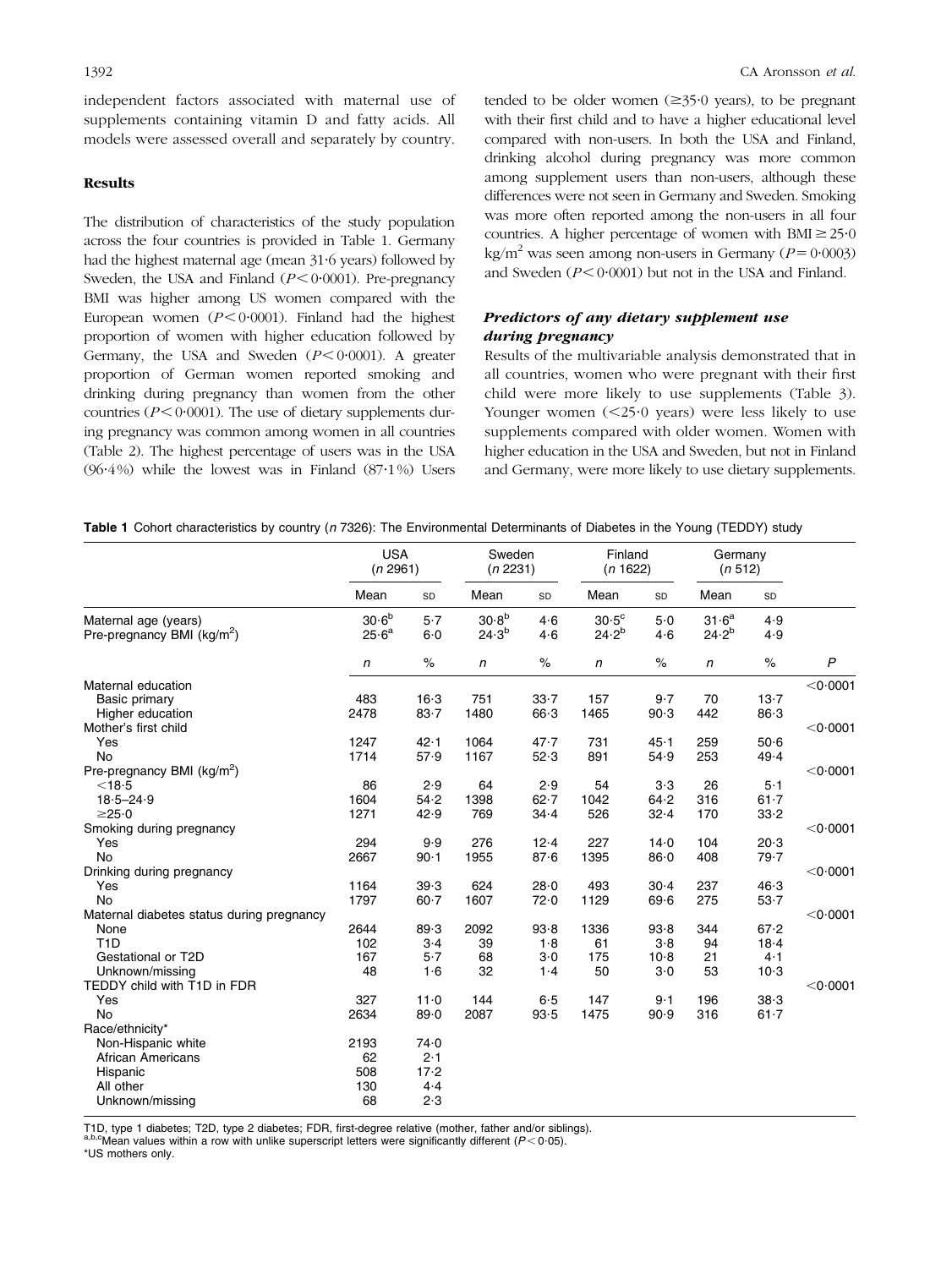|                                        | <b>USA</b>     |          |      |              |                    | Sweden |           |      |              | Finland            |     |           |      | Germany  |              |                |           |     |              |                |
|----------------------------------------|----------------|----------|------|--------------|--------------------|--------|-----------|------|--------------|--------------------|-----|-----------|------|----------|--------------|----------------|-----------|-----|--------------|----------------|
|                                        | Non-users      |          |      | <b>Users</b> |                    |        | Non-users |      | <b>Users</b> |                    |     | Non-users |      | Users    |              |                | Non-users |     | <b>Users</b> |                |
|                                        | n              | $\%$     | n    | $\%$         | P                  | n      | $\%$      | n    | $\%$         | P                  | n   | $\%$      | n    | $\%$     | $\mathsf{P}$ | n              | $\%$      | n   | $\%$         | $\overline{P}$ |
|                                        | 106            | 3·6      | 2855 | $96 - 4$     |                    | 245    | 11.0      | 1986 | 89.0         |                    | 209 | 12.9      | 1413 | 87.1     |              | 38             | 7.4       | 474 | 92.6         |                |
| Mother's first child                   |                |          |      |              |                    |        |           |      |              |                    |     |           |      |          |              |                |           |     |              |                |
| Yes                                    | 23             | $21 - 7$ | 1224 | 42.9         | $<$ 0 $\cdot$ 0001 | 91     | $37 - 1$  | 973  | 49.0         | 0.0005             | 72  | 34.5      | 659  | 46.6     | 0.0009       | 14             | 36.8      | 245 | $51 - 7$     | 0.0782         |
| Maternal education                     |                |          |      |              |                    |        |           |      |              |                    |     |           |      |          |              |                |           |     |              |                |
| Higher education                       | 60             | 56.6     | 2418 | $84 - 7$     | $<$ 0 $\cdot$ 0001 | 121    | 49.4      | 1359 | 68.4         | $<$ 0.0001         | 187 | 89.5      | 1278 | 90.5     | 0.6573       | 31             | 81.6      | 411 | $86 - 7$     | 0.3758         |
| Maternal age (years)                   |                |          |      |              |                    |        |           |      |              |                    |     |           |      |          |              |                |           |     |              |                |
| $<$ 25 $\cdot$ 0                       | 35             | 33.0     | 433  | $15 - 2$     | $<$ 0 $\cdot$ 0001 | 41     | $16 - 7$  | 140  | 7.0          | $<$ 0.0001         | 40  | 19.1      | 180  | 12.7     | 0.0095       | -7             | 18.4      | 37  | 7.8          | 0.0719         |
| $25.0 - 29.9$                          | 28             | 26.4     | 731  | 25.6         |                    | 76     | 31.0      | 603  | 30.4         |                    | 58  | 27.8      | 503  | 35.6     |              | 10             | 26.3      | 118 | 24.9         |                |
| $30.0 - 34.9$                          | 31             | 29.3     | 953  | 33.4         |                    | 87     | 35.5      | 808  | 40.7         |                    | 63  | $30 - 1$  | 472  | 33.4     |              | 15             | 39.5      | 179 | 37.0         |                |
| $\geq 35.0$                            | 12             | $11-3$   | 738  | 25.8         |                    | 41     | $16 - 7$  | 435  | 21.9         |                    | 48  | 23.0      | 258  | 18.3     |              | 6              | 15.8      | 140 | 29.5         |                |
| Smoking                                |                |          |      |              |                    |        |           |      |              |                    |     |           |      |          |              |                |           |     |              |                |
| Yes                                    | 23             | $21 - 7$ | 271  | 9.5          | $<$ 0 $\cdot$ 0001 | 52     | 21.2      | 224  | 11.3         | $<$ 0.0001         | 45  | 21.5      | 182  | 12.9     | 0.0008       | 14             | $36 - 8$  | 90  | 19.0         | 0.0085         |
| Drinking                               |                |          |      |              |                    |        |           |      |              |                    |     |           |      |          |              |                |           |     |              |                |
| Yes                                    | 31             | 29.2     | 1133 | 39.7         | 0.0307             | 56     | 22.9      | 568  | 28.6         | 0.0588             | 49  | 23.4      | 444  | $31 - 4$ | 0.0193       | 22             | 57.9      | 215 | 45.4         | 0.1359         |
| Maternal diabetes status               |                |          |      |              |                    |        |           |      |              |                    |     |           |      |          |              |                |           |     |              |                |
| None                                   | 90             | 84.9     | 2554 | 89.5         | 0.3727             | 220    | 89.8      | 1872 | 94.3         | 0.0099             | 169 | 80.9      | 1167 | 82.6     | 0.6947       | 23             | 60.5      | 321 | 67.7         | 0.5416         |
| T <sub>1</sub> D                       | 4              | 3.8      | 98   | $3-4$        |                    | 10     | 4·1       | 29   | 1.5          |                    |     | $3-4$     | 54   | $3-8$    |              | 5              | 13.2      | 89  | 18.8         |                |
| GDM/T2D                                | 10             | 9.4      | 157  | 5.5          |                    | 9      | 3.7       | 59   | 3.0          |                    | 24  | 11.5      | 151  | $10-7$   |              | $\overline{2}$ | 5.3       | 19  | 4.0          |                |
| Unknown                                | $\overline{2}$ | 1.9      | 46   | 1·6          |                    | 6      | 2.4       | 26   | 1.3          |                    | 9   | 4.3       | 41   | 2.9      |              | 8              | $21 - 0$  | 45  | 9.5          |                |
| TEDDY child's birth year               |                |          |      |              |                    |        |           |      |              |                    |     |           |      |          |              |                |           |     |              |                |
| 2004/2005                              | 12             | 11.3     | 292  | $10-2$       | 0.7612             | 67     | 27.4      | 424  | 21.4         | 0.2441             | 62  | 29.7      | 291  | 20.6     | 0.0266       | $\overline{2}$ | 5.3       | 65  | 13.7         | 0.1327         |
| 2006                                   | 20             | 18.9     | 456  | $16 - 0$     |                    | 45     | 18.4      | 385  | 19.4         |                    | 37  | $17 - 7$  | 261  | 18.5     |              | 13             | 34.2      | 86  | 18.1         |                |
| 2007                                   | 26             | 24.5     | 624  | 21.9         |                    | 50     | 20.4      | 394  | 19.8         |                    | 38  | 18.2      | 306  | 21.7     |              | 6              | $15-8$    | 89  | 18.8         |                |
| 2008                                   | 22             | 20.8     | 680  | 23.8         |                    | 37     | $15 - 1$  | 352  | 17.7         |                    | 37  | $17 - 7$  | 235  | 16.6     |              |                | $18 - 4$  | 107 | 22.6         |                |
| 2009/2010                              | 26             | 24.5     | 803  | $28 - 1$     |                    | 46     | 18.8      | 431  | $21 - 7$     |                    | 35  | 16.8      | 320  | 22.6     |              | 10             | 26.3      | 127 | 26.8         |                |
| Pre-pregnancy BMI (kg/m <sup>2</sup> ) |                |          |      |              |                    |        |           |      |              |                    |     |           |      |          |              |                |           |     |              |                |
| $<$ 18 $\cdot$ 5                       | $\overline{2}$ | 1.9      | 84   | 2.9          | 0.0683             | 9      | 3.7       | 55   | 2.8          | $<$ 0 $\cdot$ 0001 | 4   | 1.9       | 50   | 3.5      | 0.1249       | 4              | $10-5$    | 22  | 4.6          | 0.0003         |
| $18.5 - 24.9$                          | 47             | 44.3     | 1557 | 54.5         |                    | 122    | 49.8      | 1276 | 64.2         |                    | 126 | 60.3      | 916  | 64.8     |              | 12             | 31.6      | 304 | $64 - 1$     |                |
| $\geq$ 25 $\cdot$ 0                    | 57             | 53.8     | 1214 | 42.5         |                    | 114    | 46.5      | 655  | 33.0         |                    | 79  | 37.8      | 447  | 31.6     |              | 22             | 57.9      | 148 | 31.2         |                |

<span id="page-3-0"></span>Table 2 Distribution and description of non-users and any supplement users, by respondent characteristics: The Environmental Determinants of Diabetes in the Young (TEDDY) study

T1D, type 1 diabetes; T2D, type 2 diabetes.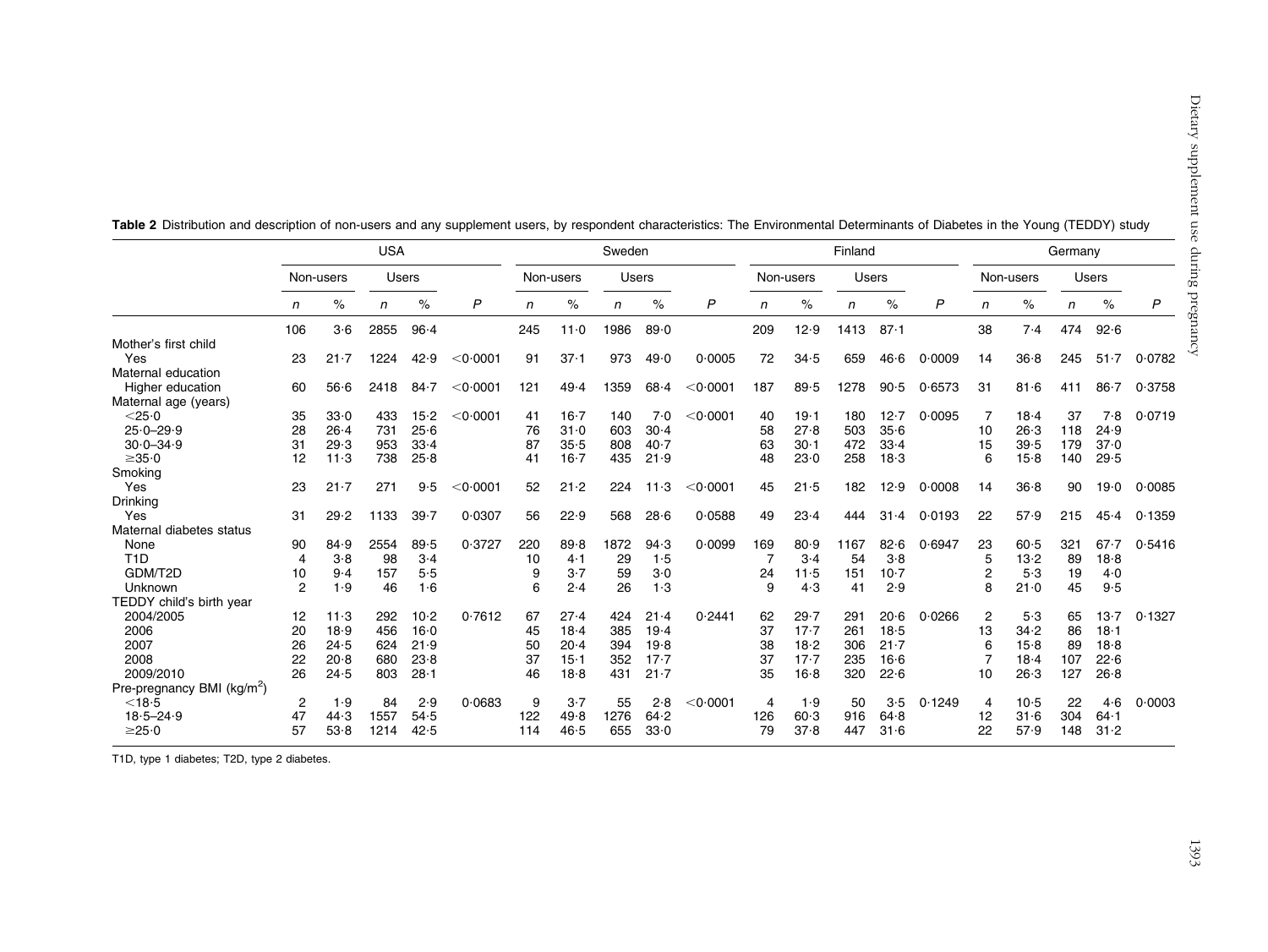|                                        |      | <b>USA</b> |                    |      | Sweden     |                    |      | Finland     |              | Germany |            |              |  |
|----------------------------------------|------|------------|--------------------|------|------------|--------------------|------|-------------|--------------|---------|------------|--------------|--|
|                                        | OR   | 95% CI     | P                  | OR   | 95% CI     | $\boldsymbol{P}$   | OR   | 95% CI      | $\mathsf{P}$ | OR      | 95% CI     | $\mathsf{P}$ |  |
| Mother's first child                   |      |            |                    |      |            |                    |      |             |              |         |            |              |  |
| No                                     | 1.00 |            |                    | 1.00 |            |                    | 1.00 |             |              | 1.00    |            |              |  |
| Yes                                    | 3.18 | 1.94, 5.21 | $<$ 0 $\cdot$ 0001 | 1.98 | 1.46, 2.70 | $<$ 0 $\cdot$ 0001 | 1.75 | 1.26, 1.45  | 0.0008       | 3.18    | 1.40, 7.25 | 0.0058       |  |
| Maternal education                     |      |            |                    |      |            |                    |      |             |              |         |            |              |  |
| Basic primary                          | 1.00 |            |                    | 1.00 |            |                    | 1.00 |             |              | 1.00    |            |              |  |
| Higher education                       | 2.39 | 1.47, 3.89 | 0.0005             | 1.62 | 1.20, 2.17 | 0.0015             | 0.90 | 0.54, 1.48  | <b>NS</b>    | 1.24    | 0.45, 3.41 | <b>NS</b>    |  |
| Maternal age (years)                   |      |            |                    |      |            |                    |      |             |              |         |            |              |  |
| $<$ 25 $\cdot$ 0                       | 0.56 | 0.32, 0.97 | 0.0385             | 0.47 | 0.29, 0.74 | 0.0013             | 0.52 | 0.33, 0.83  | 0.0193       | 0.40    | 0.12, 1.37 | <b>NS</b>    |  |
| $25.0 - 29.9$                          | 1.00 |            |                    | 1.00 |            |                    | 1.00 |             |              | 1.00    |            |              |  |
| $30.0 - 34.9$                          | 1.03 | 0.60, 1.76 | <b>NS</b>          | 1.16 | 0.82, 1.63 | <b>NS</b>          | 0.90 | 0.61, 1.32  | <b>NS</b>    | 1.27    | 0.51, 3.18 | NS           |  |
| $\geq 35.0$                            | 2.14 | 1.06, 4.34 | 0.0347             | 1.43 | 0.94, 2.18 | <b>NS</b>          | 0.71 | 0.46, 1.10  | <b>NS</b>    | 2.31    | 0.75, 7.10 | <b>NS</b>    |  |
| Pre-pregnancy BMI (kg/m <sup>2</sup> ) |      |            |                    |      |            |                    |      |             |              |         |            |              |  |
| $<$ 18 $\cdot$ 5                       | 1.84 | 0.43, 7.86 | <b>NS</b>          | 0.71 | 0.33, 1.52 | <b>NS</b>          | 2.08 | 0.73, 5.96  | <b>NS</b>    | 0.24    | 0.07, 0.91 | 0.0352       |  |
| $18.5 - 24.9$                          | 1.00 |            |                    | 1.00 |            |                    | 1.00 |             |              | 1.00    |            |              |  |
| $\geq$ 25 $\cdot$ 0                    | 0.76 | 0.50, 1.14 | <b>NS</b>          | 0.64 | 0.48, 0.84 | 0.0017             | 0.82 | 0.60, 1.12  | <b>NS</b>    | 0.22    | 0.10, 0.48 | 0.0001       |  |
| TEDDY child with T1D in FDR            |      |            |                    |      |            |                    |      |             |              |         |            |              |  |
| No                                     | 1.00 |            |                    | 1.00 |            |                    | 1.00 |             |              | 1.00    |            |              |  |
| Yes                                    | 1.56 | 0.71, 3.43 | <b>NS</b>          | 0.60 | 0.37, 0.96 | 0.0331             | 3.44 | 1.11, 10.70 | 0.0328       | 2.00    | 0.87, 4.60 | <b>NS</b>    |  |
| Smoking during pregnancy               |      |            |                    |      |            |                    |      |             |              |         |            |              |  |
| No                                     | 1.00 |            |                    | 1.00 |            |                    | 1.00 |             |              | 1.00    |            |              |  |
| Yes                                    | 0.65 | 0.38, 1.10 | NS                 | 0.67 | 0.46, 0.97 | 0.0326             | 0.56 | 0.38, 0.83  | 0.0036       | 0.65    | 0.29, 1.47 | <b>NS</b>    |  |
| Drinking during pregnancy              |      |            |                    |      |            |                    |      |             |              |         |            |              |  |
| No                                     | 1.00 |            |                    | 1.00 |            |                    | 1.00 |             |              | 1.00    |            |              |  |
| Yes                                    | 1.14 | 0.73, 1.78 | <b>NS</b>          | 1.18 | 0.85, 1.64 | <b>NS</b>          | 1.54 | 1.08, 2.19  | 0.0160       | 0.48    | 0.27, 1.02 | <b>NS</b>    |  |
| TEDDY child's birth year               |      |            |                    |      |            |                    |      |             |              |         |            |              |  |
| 2004/2005                              | 1.00 |            |                    | 1.00 |            |                    | 1.00 |             |              | 1.00    |            |              |  |
| 2006                                   | 0.99 | 0.47, 2.11 | <b>NS</b>          | 1.35 | 0.89.204   | <b>NS</b>          | 1.42 | 0.90.2.23   | <b>NS</b>    | 0.19    | 0.04.0.92  | 0.0394       |  |
| 2007                                   | 1.05 | 0.51, 2.17 | <b>NS</b>          | 1.29 | 0.86, 1.93 | <b>NS</b>          | 1.84 | 1.18, 2.88  | 0.0069       | 0.42    | 0.08, 2.31 | <b>NS</b>    |  |
| 2008                                   | 1.41 | 0.67, 2.96 | <b>NS</b>          | 1.58 | 1.02, 2.44 | 0.0420             | 1.49 | 0.94, 2.36  | <b>NS</b>    | 0.58    | 0.11, 3.07 | <b>NS</b>    |  |
| 2009/2010                              | 1.45 | 0.70, 2.97 | <b>NS</b>          | 1.53 | 1.01, 2.30 | 0.0431             | 2.27 | 1.42, 3.63  | 0.0006       | 0.46    | 0.09, 2.33 | <b>NS</b>    |  |
| Race/ethnicity*                        |      |            |                    |      |            |                    |      |             |              |         |            |              |  |
| Non-Hispanic white                     | 1.00 |            |                    |      |            |                    |      |             |              |         |            |              |  |
| African Americans                      | 0.78 | 0.26, 2.32 | <b>NS</b>          |      |            |                    |      |             |              |         |            |              |  |
| Hispanic                               | 0.80 | 0.49, 1.30 | <b>NS</b>          |      |            |                    |      |             |              |         |            |              |  |
| All other                              | 0.60 | 0.24, 1.44 | <b>NS</b>          |      |            |                    |      |             |              |         |            |              |  |
| Missing/unknown                        | 0.71 | 0.21, 2.43 | NS                 |      |            |                    |      |             |              |         |            |              |  |
|                                        |      |            |                    |      |            |                    |      |             |              |         |            |              |  |

<span id="page-4-0"></span>Table 3 Adjusted sociodemographic predictors for any dietary supplement use during pregnancy, by country: The Environmental Determinants of Diabetes in the Young (TEDDY) study

T1D, type 1 diabetes; FDR, first-degree relative (mother, father and/or siblings). Separate multivariate models, including the variables listed above, were run for each country.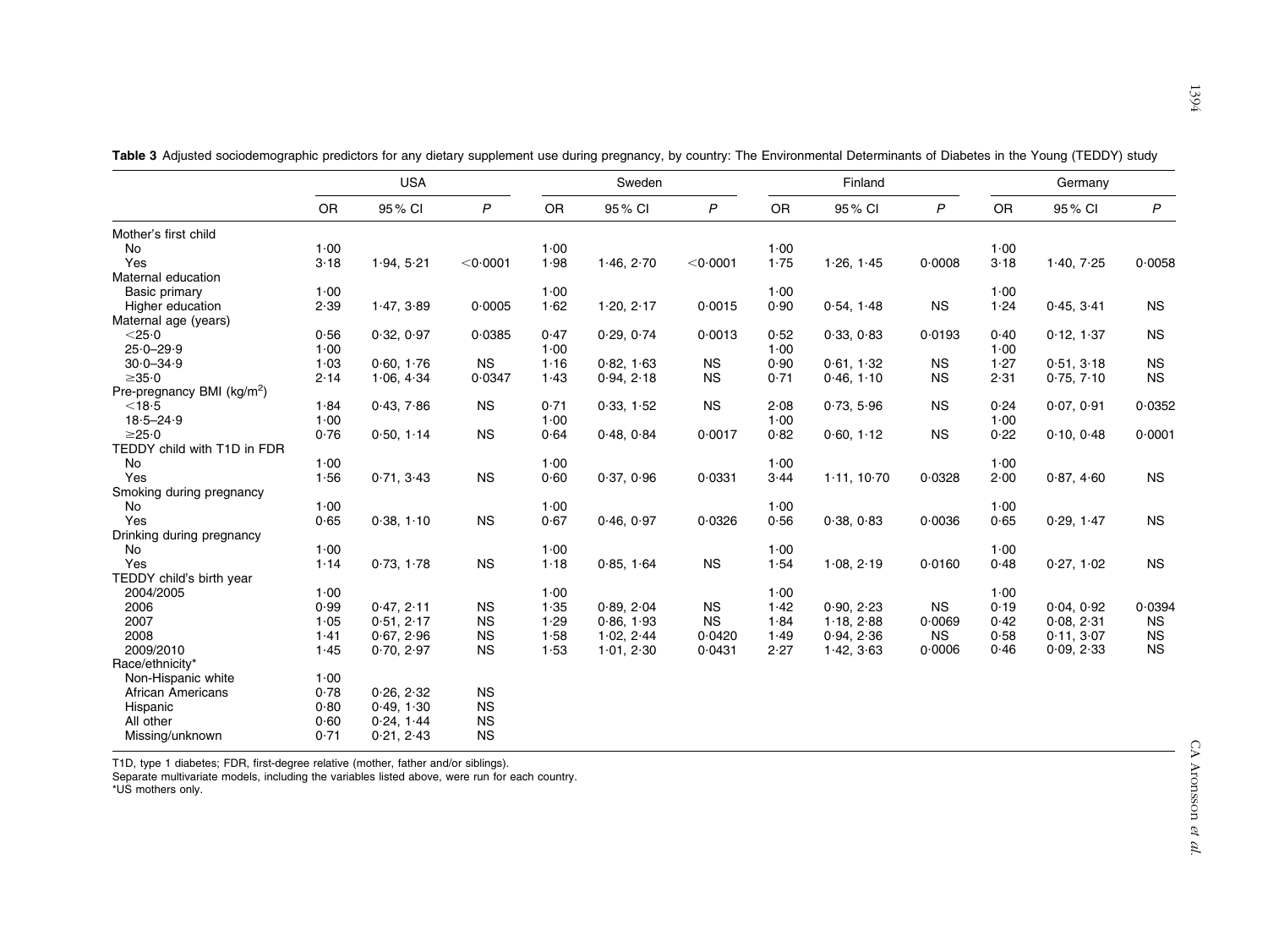Dietary supplement use during pregnancy 1395

Women who smoked during pregnancy were less likely to use dietary supplements in Finland and Sweden, but not in the USA and Germany. In Finland, women were more likely to be supplement users if the child had a first-degree relative diagnosed with T1D or if they reported alcohol consumption during pregnancy. Women in Sweden and Germany with a pre-pregnancy  $BMI \geq$  $25.0 \text{ kg/m}^2$  were less likely to use any dietary supplement during pregnancy. Race/ethnicity among US women did not predict dietary supplement use.

# Use of supplements containing vitamin D or fatty acids

The overall proportion of women using supplemental vitamin D from either single or multivitamin preparations was 65 % (4768/7326) and of those, 62 % (2972/4768) used vitamin D supplements throughout the entire pregnancy. The remaining women (38 %) were using supplements on average for  $24.7$  (sp  $10.2$ ) weeks during pregnancy. In the USA, 81 % of the women reported using vitamin D-containing supplements while the proportion of women using supplements was lower in the European countries, with 71 % in Finland, 48 % in Sweden and 33 % in Germany [\(Table 4](#page-6-0)). For dietary supplements containing fatty acids, the overall proportion of users was 16 % (1161/7326) and of those, 53 % (616/1161) used the fatty acid supplements throughout the entire pregnancy. The mean duration for the remaining 47 % was  $21.3$  (sp  $9.9$ ) weeks. The highest proportion of fatty acid supplement users was found in Germany (32 %). In the USA, 24 % of the women used such supplements compared with less than 10 % in Finland and Sweden ([Table 5](#page-7-0)).

The prevalence of vitamin D supplement use during pregnancy was relatively stable through the study screening years (2004–2010), except that it increased from 63 % to 79% in Finland ( $P < 0.0001$ ; [Fig. 1\)](#page-8-0). Meanwhile, consumption of fatty acid supplements grew in all countries during this 5-year period ( $P < 0.0001$ ). The greatest change was seen in the USA and Germany, with an increase in supplement use by 60%.

## Predictors of supplements containing vitamin D during pregnancy

Being pregnant with the first child was a common predictor for use of vitamin D-containing supplements in all TEDDY countries ([Table 4\)](#page-6-0). Higher education in the USA and Sweden, but not in Finland and Germany, was a predictor for vitamin D use. Higher maternal age  $(\geq 30.0)$ years) was also a predictor for vitamin D supplement use in the USA and Sweden, but not in Germany; and was a predictor of less use in Finland ( $\geq$ 35 $\cdot$ 0 years). Women in Sweden with a pre-pregnancy  $BMI \geq 25.0 \text{ kg/m}^2$  were less likely to use vitamin D supplements. Women in the USA, Finland and Germany who smoked during pregnancy were less likely to use vitamin D supplements, while alcohol consumption during pregnancy was not associated with the use of vitamin D supplements. In the USA, women with race/ethnicity other than non-Hispanic white were less likely to use vitamin D supplements.

## Predictors of supplements containing fatty acids during pregnancy

Older maternal age,  $\geq 30.0$  years in the USA and Germany and  $\geq$ 35.0 years in Sweden, was associated with using supplements containing fatty acids [\(Table 5](#page-7-0)). Higher maternal education was associated with fatty acid supplements use in the USA only. Women pregnant with the first child or with higher maternal age were more likely to use dietary supplements containing fatty acids, except in Finland. Smoking was a predictor of less use in the USA and Germany but not in Finland and Sweden. Women with BMI  $\geq$  25 $\cdot$ 0 kg/m<sup>2</sup> in the USA and Finland were less likely to use fatty acid supplements. Birth year of the child was associated with a growing prevalence of fatty acid supplement use in all countries. There was no difference in use by race/ethnicity among the US women.

## Discussion

To the best of our knowledge, the current study is the first international prospective cohort study presenting data on maternal dietary supplement use from four countries. High prevalence of any dietary supplement use, ranging from 87 % in Finland to 96 % in the USA, was observed in pregnant women participating in the TEDDY study. Women who were pregnant with their first child were more likely to take supplements. In both the USA and Sweden, supplement users were more likely to have a higher education. Younger women  $(<25.0$  years) were less likely to use any supplements during their pregnancy in all countries except in Germany. The association between demographic and lifestyle factors and dietary supplement use during pregnancy observed in the TEDDY population was consistent with the literature<sup> $(1,9,13,14)$  $(1,9,13,14)$ </sup>.

In the present study, supplement use was self-reported by mothers at months 3 to 4 postpartum. The questionnaires were checked by trained study personnel for completeness during the first clinic visit. Self-reported supplement use may be associated with both over- or under-reporting, but studies on dietary supplement use during pregnancy have reported a high correlation between biomarker concentrations and intake estimated by self-reported methods $(2,3,21)$  $(2,3,21)$ .

A healthy pre-pregnancy BMI has often been associated with maternal supplement use, but we did not see a clear association across countries in our analysis. One reason may be due to different cut-off points. We used the current WHO classification without differentiating between overweight and obesity<sup>([20\)](#page-10-0)</sup>. Other studies have used different cut-off points, often in four levels, that define underweight and normal weight slightly differently and separate overweight  $(BMI = 25.0 - 30.0 \text{ kg/m}^2)$  from obese  $(BMI > 30.0 \text{ kg/m}^2)^{(1,9,14,22)}$  $(BMI > 30.0 \text{ kg/m}^2)^{(1,9,14,22)}$  $(BMI > 30.0 \text{ kg/m}^2)^{(1,9,14,22)}$  $(BMI > 30.0 \text{ kg/m}^2)^{(1,9,14,22)}$ . Our results showed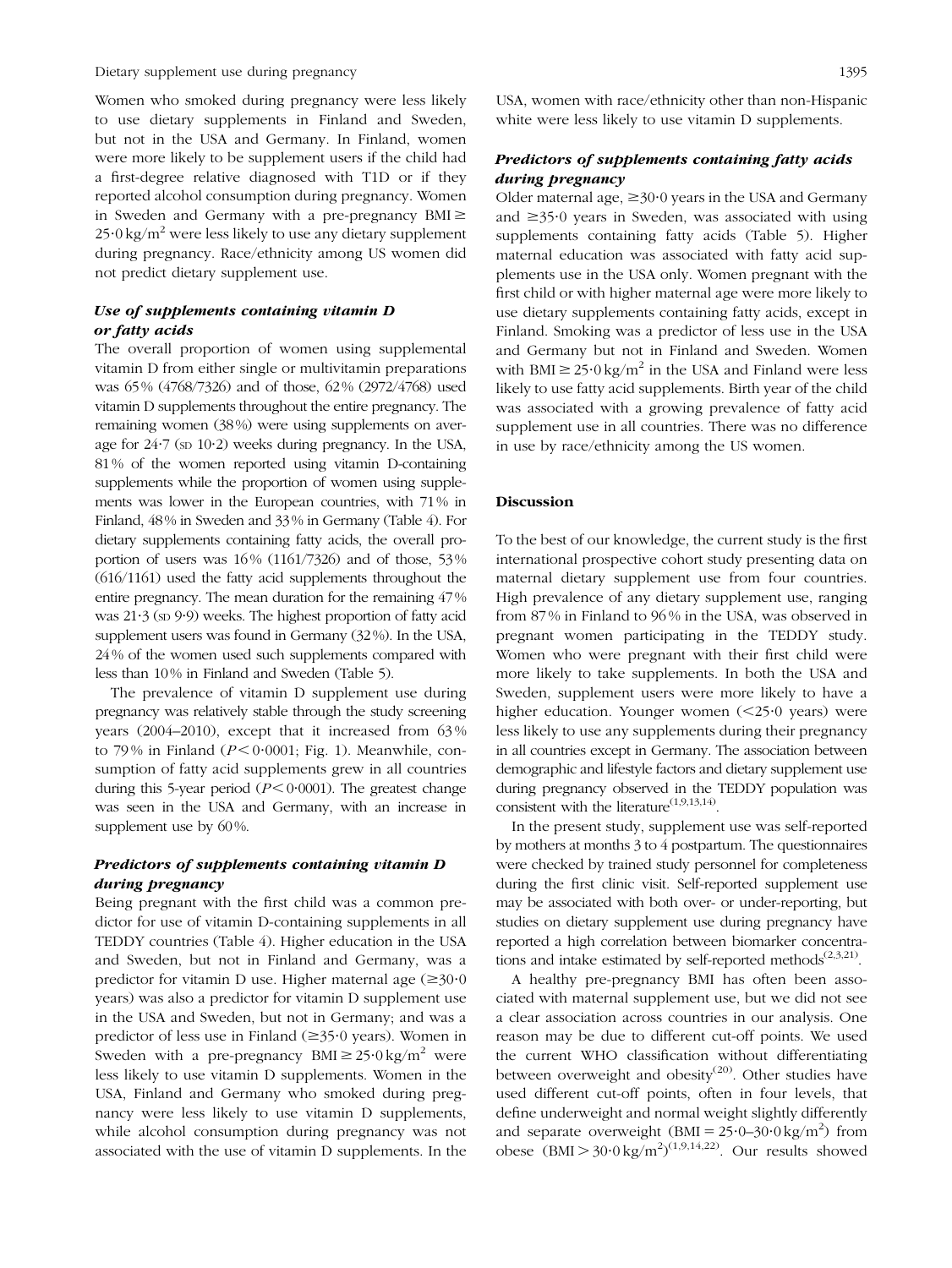<span id="page-6-0"></span>Table 4 Adjusted sociodemographic predictors for use of supplements containing vitamin D during pregnancy, by country: The Environmental Determinants of Diabetes in the Young (TEDDY) study

|                                        |               | <b>USA</b> |           |           | Sweden        |                    |           | Finland         |                    | Germany   |              |              |  |
|----------------------------------------|---------------|------------|-----------|-----------|---------------|--------------------|-----------|-----------------|--------------------|-----------|--------------|--------------|--|
| Users (single or MVM preparations):    | n 2383; 80.5% |            |           |           | n 1060; 47.5% |                    |           | $n$ 1158; 71.4% |                    |           | n 167; 32.6% |              |  |
|                                        | <b>OR</b>     | 95% CI     | P         | <b>OR</b> | 95% CI        | P                  | <b>OR</b> | 95% CI          | $\mathsf{P}$       | <b>OR</b> | 95% CI       | $\mathsf{P}$ |  |
| Mother's first child                   |               |            |           |           |               |                    |           |                 |                    |           |              |              |  |
| No                                     | 1.00          |            |           | 1.00      |               |                    | 1.00      |                 |                    | 1.00      |              |              |  |
| Yes                                    | 1.29          | 1.05, 1.58 | 0.0160    | 1.62      | 1.35, 1.94    | $<$ 0 $\cdot$ 0001 | 1.71      | 1.34, 2.18      | $<$ 0 $\cdot$ 0001 | 1.73      | 1.14, 2.62   | 0.0098       |  |
| Maternal education                     |               |            |           |           |               |                    |           |                 |                    |           |              |              |  |
| Basic primary                          | 1.00          |            |           | 1.00      |               |                    | 1.00      |                 |                    | 1.00      |              |              |  |
| Higher education                       | 1.53          | 1.18, 1.98 | 0.0013    | 1.79      | 1.47, 2.17    | $<$ 0 $\cdot$ 0001 | 1.05      | 0.72, 1.54      | <b>NS</b>          | 1.93      | 0.96, 3.86   | <b>NS</b>    |  |
| Maternal age (years)                   |               |            |           |           |               |                    |           |                 |                    |           |              |              |  |
| $<$ 25 $\cdot$ 0                       | 0.58          | 0.43, 0.77 | 0.0002    | 0.70      | 0.48, 1.01    | 0.0536             | 0.73      | 0.51, 1.05      | <b>NS</b>          | 0.72      | 0.31, 1.66   | <b>NS</b>    |  |
| $25.0 - 29.9$                          | 1.00          |            |           | 1.00      |               |                    | 1.00      |                 |                    | 1.00      |              |              |  |
| $30.0 - 34.9$                          | 1.39          | 1.07, 1.80 | 0.0149    | 1.39      | 1.12, 1.72    | 0.0023             | $1 - 10$  | 0.83, 1.47      | <b>NS</b>          | 0.92      | 0.56, 1.53   | <b>NS</b>    |  |
| $\geq 35.0$                            | 1.31          | 0.98, 1.75 | <b>NS</b> | 1.30      | 1.08, 1.67    | 0.0435             | 0.67      | 0.49, 0.92      | 0.0143             | 0.94      | 0.55, 1.62   | <b>NS</b>    |  |
| Pre-pregnancy BMI (kg/m <sup>2</sup> ) |               |            |           |           |               |                    |           |                 |                    |           |              |              |  |
| $<$ 18 $\cdot$ 5                       | 1.41          | 0.78, 2.55 | <b>NS</b> | 0.82      | 0.49, 1.39    | <b>NS</b>          | 1.28      | 0.66, 2.46      | <b>NS</b>          | 1.11      | 0.46, 2.71   | <b>NS</b>    |  |
| $18.5 - 24.9$                          | 1.00          |            |           | 1.00      |               |                    | 1.00      |                 |                    | 1.00      |              |              |  |
| $\geq$ 25 $\cdot$ 0                    | 0.88          | 0.73, 1.08 | <b>NS</b> | 0.78      | 0.65, 0.94    | 0.0074             | 0.83      | 0.66, 1.06      | <b>NS</b>          | 0.74      | 0.48, 1.12   | <b>NS</b>    |  |
| Smoking during pregnancy               |               |            |           |           |               |                    |           |                 |                    |           |              |              |  |
| No                                     | 1.00          |            |           | 1.00      |               |                    | 1.00      |                 |                    | 1.00      |              |              |  |
| Yes                                    | 0.67          | 0.50, 0.90 | 0.0069    | 0.81      | 0.61, 1.07    | <b>NS</b>          | 0.52      | 0.38, 0.71      | $<$ 0 $\cdot$ 0001 | 0.29      | 0.14, 0.58   | 0.0005       |  |
| Drinking during pregnancy              |               |            |           |           |               |                    |           |                 |                    |           |              |              |  |
| No                                     | 1.00          |            |           | 1.00      |               |                    | 1.00      |                 |                    | 1.00      |              |              |  |
| Yes                                    | 1.22          | 0.99, 1.49 | <b>NS</b> | 1.05      | 0.86, 1.27    | <b>NS</b>          | 1.26      | 0.98, 1.62      | <b>NS</b>          | 0.91      | 0.60, 1.36   | <b>NS</b>    |  |
| TEDDY child's birth year               |               |            |           |           |               |                    |           |                 |                    |           |              |              |  |
| 2004/2005                              | 1.00          |            |           | 1.00      |               |                    | 1.00      |                 |                    | 1.00      |              |              |  |
| 2006                                   | 0.78          | 0.52, 1.18 | <b>NS</b> | 0.78      | 0.60.102      | <b>NS</b>          | 1.23      | 0.88.1.73       | <b>NS</b>          | 1.99      | 0.95.4.16    | <b>NS</b>    |  |
| 2007                                   | 0.69          | 0.47, 1.01 | <b>NS</b> | 0.90      | 0.69, 1.17    | <b>NS</b>          | 2.28      | 1.62, 3.23      | $<$ 0 $\cdot$ 0001 | 2.81      | 1.34, 5.90   | 0.0156       |  |
| 2008                                   | 0.69          | 0.47, 1.01 | <b>NS</b> | 0.96      | 0.73, 1.26    | <b>NS</b>          | 1.55      | 1.09, 2.20      | 0.0152             | 2.03      | 0.98.4.20    | <b>NS</b>    |  |
| 2009/2010                              | 0.73          | 0.50, 1.06 | <b>NS</b> | 1.22      | 0.94, 1.58    | <b>NS</b>          | 2.19      | 1.56, 3.09      | $<$ 0 $\cdot$ 0001 | 1.40      | 0.68, 2.90   | <b>NS</b>    |  |
| Race/ethnicity*                        |               |            |           |           |               |                    |           |                 |                    |           |              |              |  |
| Non-Hispanic white                     | 1.00          |            |           |           |               |                    |           |                 |                    |           |              |              |  |
| <b>African Americans</b>               | 0.50          | 0.28.0.88  | 0.0163    |           |               |                    |           |                 |                    |           |              |              |  |
| Hispanic                               | 0.61          | 0.48.0.77  | < 0.0001  |           |               |                    |           |                 |                    |           |              |              |  |
| All other                              | 0.61          | 0.40, 0.95 | 0.0272    |           |               |                    |           |                 |                    |           |              |              |  |
| Missing/unknown                        | 0.46          | 0.26, 0.79 | 0.0052    |           |               |                    |           |                 |                    |           |              |              |  |

MVM, multivitamin/mineral.

Separate multivariate models, including the variables listed above, were run for each country. \*US mothers only.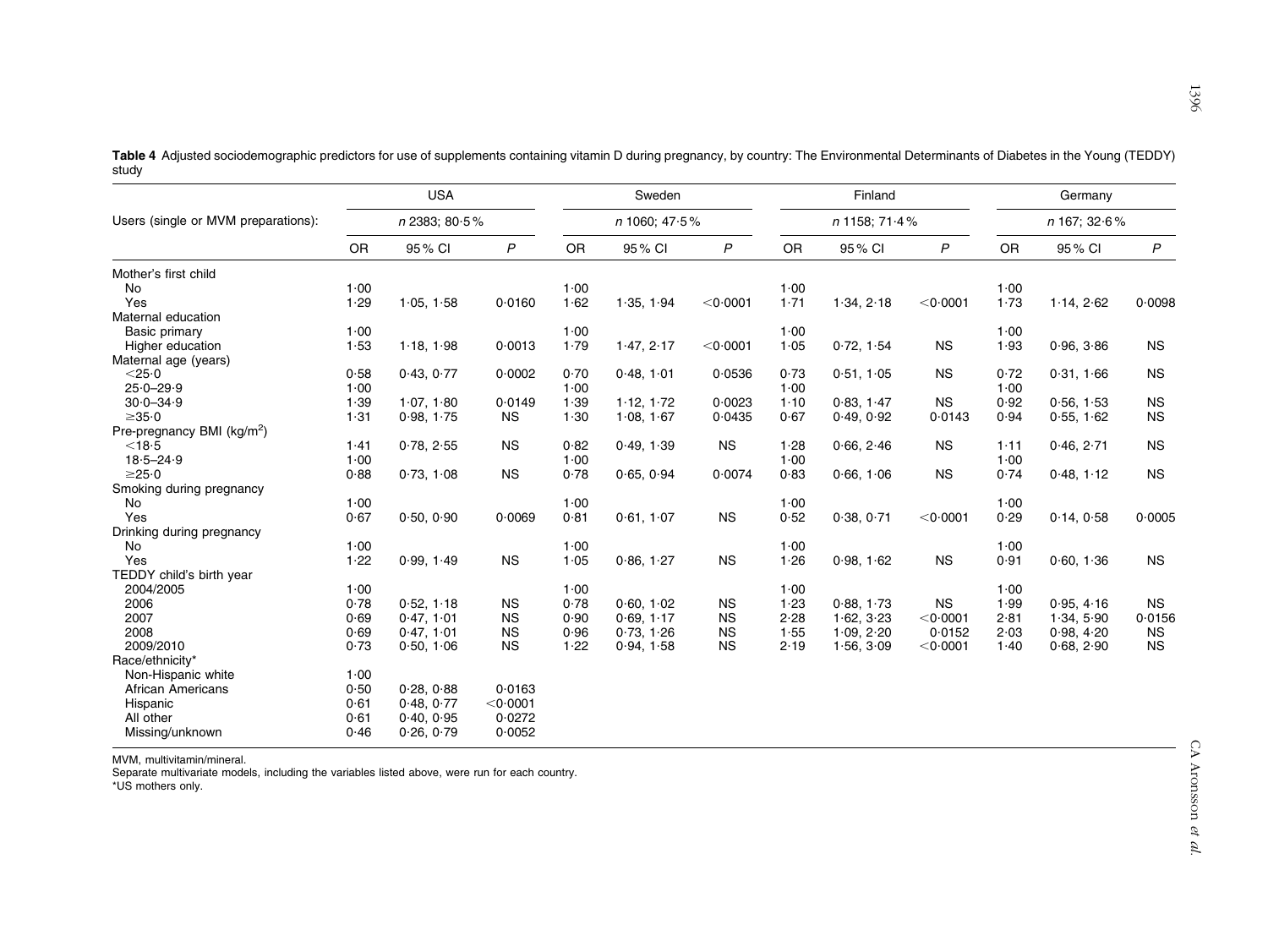|                                        |              | <b>USA</b> |                    |          | Sweden                |                    |                  | Finland    |              | Germany                |            |                    |  |
|----------------------------------------|--------------|------------|--------------------|----------|-----------------------|--------------------|------------------|------------|--------------|------------------------|------------|--------------------|--|
| Users (single or MVM preparations):    | n 704; 23.8% |            |                    |          | $n$ 156; 7 $\cdot$ 0% |                    | $n$ 138; $8.5\%$ |            |              | $n$ 163; 31 $\cdot$ 8% |            |                    |  |
|                                        | <b>OR</b>    | 95% CI     | $\mathsf{P}$       | OR       | 95% CI                | $\mathsf{P}$       | OR               | 95% CI     | $\mathsf{P}$ | OR                     | 95% CI     | $\mathsf{P}$       |  |
| Mother's first child                   |              |            |                    |          |                       |                    |                  |            |              |                        |            |                    |  |
| No                                     | 1.00         |            |                    | 1.00     |                       |                    | 1.00             |            |              | 1.00                   |            |                    |  |
| Yes                                    | 1.79         | 1.49, 2.15 | $<$ 0 $\cdot$ 0001 | 2.69     | 1.89, 3.84            | $<$ 0 $\cdot$ 0001 | 1.27             | 0.88, 1.82 | <b>NS</b>    | 2.42                   | 1.58, 3.73 | $<$ 0 $\cdot$ 0001 |  |
| Maternal education                     |              |            |                    |          |                       |                    |                  |            |              |                        |            |                    |  |
| Basic primary                          | 1.00         |            |                    | 1.00     |                       |                    | 1.00             |            |              | 1.00                   |            |                    |  |
| Higher education                       | 1.59         | 1.16, 2.20 | 0.0046             | 1.03     | 0.71, 1.50            | <b>NS</b>          | 0.75             | 0.40, 1.40 | <b>NS</b>    | 1.22                   | 0.62, 2.40 | <b>NS</b>          |  |
| Maternal age (years)                   |              |            |                    |          |                       |                    |                  |            |              |                        |            |                    |  |
| $<$ 25 $\cdot$ 0                       | 0.63         | 0.45, 0.89 | 0.0093             | 0.57     | 0.26, 1.22            | <b>NS</b>          | 0.38             | 0.19, 0.79 | 0.0092       | 1.14                   | 0.47, 2.74 | <b>NS</b>          |  |
| $25.0 - 29.9$                          | 1.00         |            |                    | 1.00     |                       |                    | 1.00             |            |              | 1.00                   |            |                    |  |
| $30.0 - 34.9$                          | 1.60         | 1.26, 2.01 | $<$ 0 $\cdot$ 0001 | 1.35     | 0.90, 2.03            | <b>NS</b>          | 0.83             | 0.54, 1.27 | <b>NS</b>    | 2.87                   | 1.65, 4.99 | 0.0002             |  |
| $\geq 35.0$                            | 1.65         | 1.28, 2.12 | $<$ 0 $\cdot$ 0001 | 1.92     | 1.21, 3.06            | 0.0059             | 1.24             | 0.77, 1.99 | <b>NS</b>    | 2.93                   | 1.63, 5.27 | 0.0003             |  |
| Pre-pregnancy BMI (kg/m <sup>2</sup> ) |              |            |                    |          |                       |                    |                  |            |              |                        |            |                    |  |
| $<$ 18 $\cdot$ 5                       | 1.42         | 0.84, 2.40 | <b>NS</b>          | 0.75     | 0.26, 2.15            | <b>NS</b>          | 0.56             | 0.17, 1.84 | <b>NS</b>    | 1.03                   | 0.40, 2.66 | <b>NS</b>          |  |
| $18.5 - 24.9$                          | 1.00         |            |                    | 1.00     |                       |                    | 1.00             |            |              | 1.00                   |            |                    |  |
| $\geq$ 25 $\cdot$ 0                    | 0.76         | 0.64, 0.91 | 0.0032             | 0.81     | 0.57, 1.17            | <b>NS</b>          | 0.66             | 0.44, 0.98 | 0.0412       | 1.16                   | 0.76, 1.77 | <b>NS</b>          |  |
| Smoking during pregnancy               |              |            |                    |          |                       |                    |                  |            |              |                        |            |                    |  |
| No                                     | 1.00         |            |                    | 1.00     |                       |                    | 1.00             |            |              | 1.00                   |            |                    |  |
| Yes                                    | 0.48         | 0.32, 0.71 | 0.0002             | 0.95     | 0.54, 1.67            | <b>NS</b>          | 0.79             | 0.44, 1.41 | <b>NS</b>    | 0.38                   | 0.20, 0.75 | 0.0049             |  |
| Drinking during pregnancy              |              |            |                    |          |                       |                    |                  |            |              |                        |            |                    |  |
| No                                     | 1.00         |            |                    | 1.00     |                       |                    | 1.00             |            |              | 1.00                   |            |                    |  |
| Yes                                    | 1.17         | 0.97, 1.40 | <b>NS</b>          | 1.01     | 0.71, 1.45            | <b>NS</b>          | 0.82             | 0.55, 1.23 | <b>NS</b>    | 0.95                   | 0.63, 1.44 | <b>NS</b>          |  |
| TEDDY child's birth year               |              |            |                    |          |                       |                    |                  |            |              |                        |            |                    |  |
| 2004/2005                              | 1.00         |            |                    | 1.00     |                       |                    | 1.00             |            |              | 1.00                   |            |                    |  |
| 2006                                   | 1.75         | 1.13, 2.73 | 0.0128             | 3.46     | 3.49, 8.45            | 0.0043             | 1.80             | 0.88.366   | <b>NS</b>    | 1.81                   | 0.80, 4.09 | <b>NS</b>          |  |
| 2007                                   | 2.69         | 1.80, 4.07 | $<$ 0 $\cdot$ 0001 | $8 - 70$ | 3.87, 19.55           | < 0.0001           | 2.87             | 1.51.5.48  | 0.0014       | 2.99                   | 1.35, 6.65 | 0.0070             |  |
| 2008                                   | 3.71         | 2.47, 5.56 | $<$ 0 $\cdot$ 0001 | 10.07    | 4.48, 22.66           | $<$ 0 $\cdot$ 0001 | 3.46             | 1.80.663   | 0.0002       | 2.60                   | 1.19, 5.66 | 0.0165             |  |
| 2009/2010                              | 4.96         | 3.33, 7.40 | $<$ 0 $\cdot$ 0001 | 7.70     | 3.43, 17.30           | $<$ 0 $\cdot$ 0001 | 3.42             | 1.82, 6.45 | 0.0001       | 4.21                   | 1.96, 9.04 | 0.0002             |  |
| Race/ethnicity*                        |              |            |                    |          |                       |                    |                  |            |              |                        |            |                    |  |
| Non-Hispanic white                     | 1.00         |            |                    |          |                       |                    |                  |            |              |                        |            |                    |  |
| <b>African Americans</b>               | 1.04         | 0.53, 2.02 | <b>NS</b>          |          |                       |                    |                  |            |              |                        |            |                    |  |
| Hispanic                               | 0.94         | 0.72, 1.22 | <b>NS</b>          |          |                       |                    |                  |            |              |                        |            |                    |  |
| All other                              | 1.03         | 0.68, 1.57 | <b>NS</b>          |          |                       |                    |                  |            |              |                        |            |                    |  |
| Missing/unknown                        | 0.95         | 0.53, 1.72 | <b>NS</b>          |          |                       |                    |                  |            |              |                        |            |                    |  |
|                                        |              |            |                    |          |                       |                    |                  |            |              |                        |            |                    |  |

<span id="page-7-0"></span>Table 5 Adjusted sociodemographic predictors for use of supplements containing fatty acids during pregnancy, by country: The Environmental Determinants of Diabetes in the Young (TEDDY) study

MVM, multivitamin/mineral.

Separate multivariate models, including the variables listed above, were run for each country.

\*US mothers only.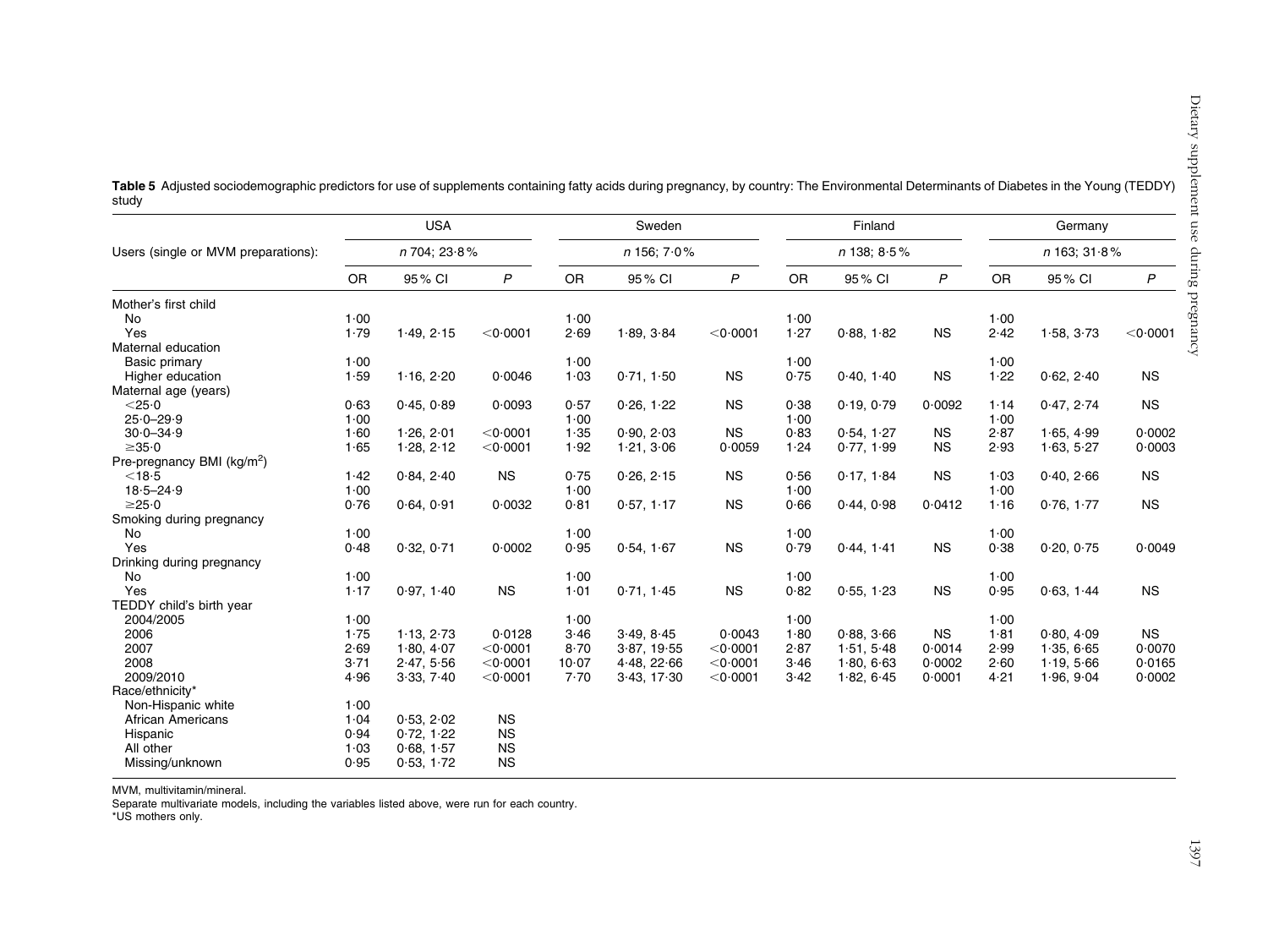<span id="page-8-0"></span>

Fig. 1 Trends in reported intake of dietary supplements containing vitamin D  $(-\rightarrow)$  and fatty acids  $(-\rightarrow)$  during pregnancy between 2004 and 2010, by country: The Environmental Determinants of Diabetes in the Young (TEDDY) study

that overweight women in Sweden and Germany were less likely to use dietary supplements and overweight women in the USA and Finland were less likely to use supplements containing fatty acids.

One of the few recent studies on maternal supplement use and sociodemographic factors from the USA reports that iron supplementation is associated with ethnicity<sup>([23\)](#page-10-0)</sup>. We did not observe differences regarding race/ethnicity when looking at any supplement use. This may be due to the definition of supplement use, although most of the prenatal multivitamins contain iron. Our description of any dietary supplement use is very broad, it may contain supplement use for health-seeking reasons (enhance the diet) and for medical reasons (e.g. anaemia). We do not have information about the reason why women use dietary supplements and are therefore not able to separate these behaviours. However, when looking at vitamin Dcontaining supplements, women with race/ethnicity other than non-Hispanic white were less likely to use these supplements.

The variable maternal education only affected women in the USA and Sweden. It has been implied that a higher education level gives a greater awareness of the role of nutrition in good health<sup>[\(24,25\)](#page-10-0)</sup>. Factors such as being pregnant with the first child and higher maternal age may also indicate higher awareness regarding possible mechanisms in diet-related health. In our study, the use of supplements containing fatty acids may give a better picture of a health-seeking behaviour during pregnancy. An adequate intake of DHA in pregnant women is critical to development of the fetal brain in the third trimester $^{(26)}$  $^{(26)}$  $^{(26)}$ , and has also been linked to reduced risk of T1D in the offspring<sup> $(4)$ </sup>. The recommended DHA intake should preferably come from consumption of one or two fish meals per week or a dietary supplement<sup>[\(27](#page-10-0))</sup>. However, despite

higher needs during pregnancy, women often decrease fish consumption due to warnings about contaminants such as methyl mercury and dioxins. Reduced or altered fish consumption together with low frequency of fatty acid supplementation may lead to insufficient exposure to long-chain  $n-3$  fatty acids in utero<sup>([27\)](#page-10-0)</sup>. The use of fatty acid supplementation during pregnancy was not common in the TEDDY population, with less than 10 % in Finland and Sweden but higher in the USA (24 %) and Germany (32 %). In Norway, a Nordic country with a long-standing tradition of cod-liver oil use, the prevalence of fatty acid supplement use was 59% among pregnant women $^{(1)}$  $^{(1)}$  $^{(1)}$ . The lower prevalence in TEDDY could be compared with another Nordic country, Denmark, where only 4 % of women reported use of fish oil formulations during pregnancy<sup>([28\)](#page-10-0)</sup>. The use of fatty acid supplementation has increased in all TEDDY countries. Birth year of the child was a factor that was significant across all countries. The later the child was born during the TEDDY screening period, the more likely it was that the mother used fatty acid supplements. This could reflect different trends in the prenatal supplement markets, but could also be due to revised national recommendations.

There are very few studies on prevalence of supplement use during pregnancy in the USA, but in a study on pregnant women in California during 2006–2008, 89 % of the women reported using dietary supplements<sup> $(2)$  $(2)$  $(2)$ </sup>. More studies from Europe have presented data on maternal supplement use. In the DIPP study in 1998–2000, 85 % of the women reported taking dietary supplements<sup> $(9)$  $(9)$ </sup>. In the All Babies in Southeast Sweden (ABIS) study in Sweden, 56 % of the women took some type of dietary supplement during pregnancy in  $1997-1999^{(13)}$  $1997-1999^{(13)}$  $1997-1999^{(13)}$ ; this can be compared with, almost 10 years later, the 89 % of Swedish women in TEDDY who reported any supplement use. The high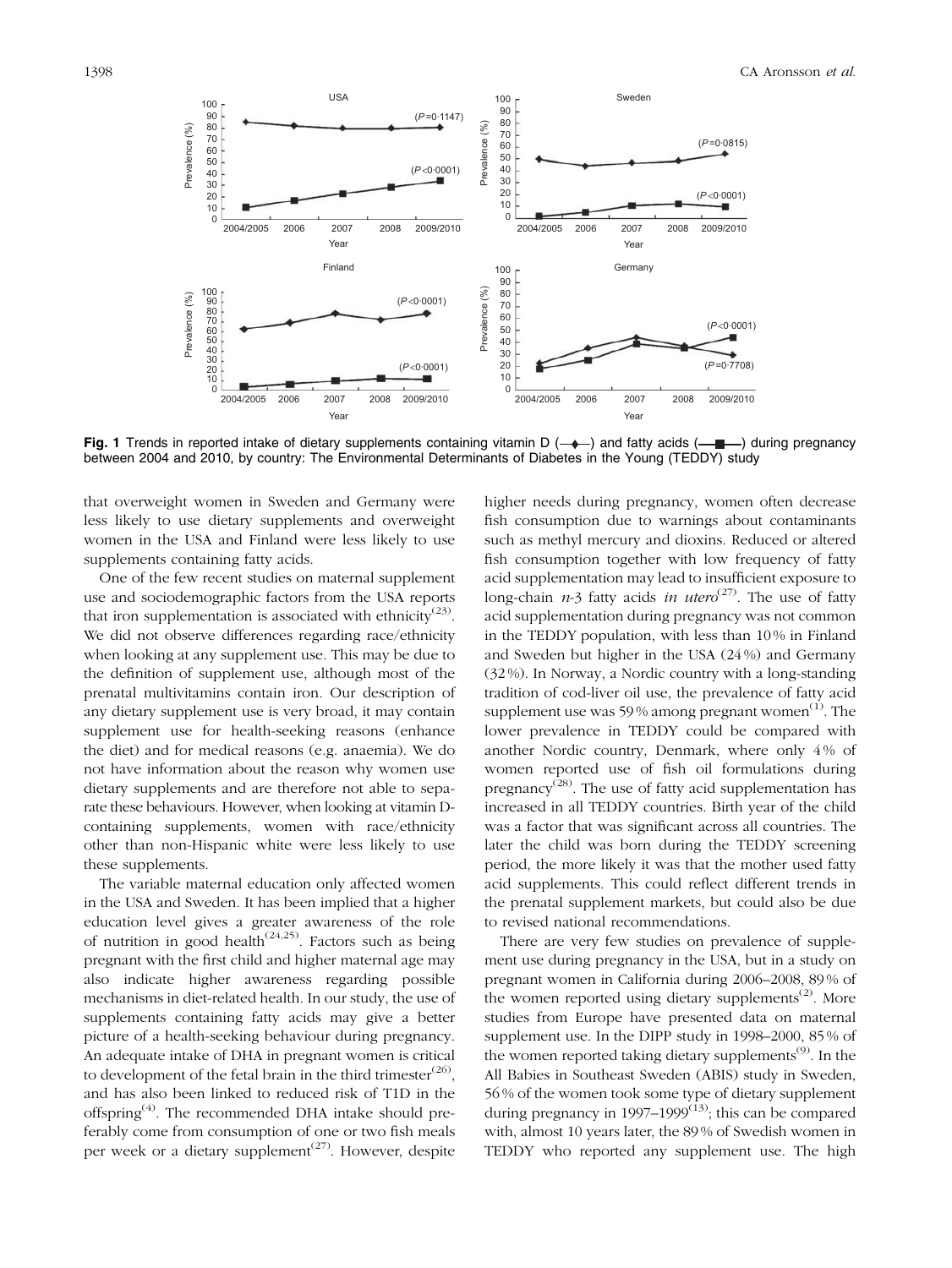|               | $LISA*(8)$                              | Sweden $(30)$                                                                      | Finland $(31)$                          | Germany <sup><math>(29)</math></sup>                                               |
|---------------|-----------------------------------------|------------------------------------------------------------------------------------|-----------------------------------------|------------------------------------------------------------------------------------|
| Folic acid    | $400 \mu q/d$ during first<br>trimester | $400 \mu q/d$ during first trimester                                               | $400 \mu q/d$ during first<br>trimester | $400 \mu q/d$ during first trimester                                               |
| Iron          | $27 \,\mathrm{mq/d}$                    | 100 mg/d in second half of<br>pregnancy - recommendation<br>removed in 2008        |                                         |                                                                                    |
| Iodine        |                                         |                                                                                    |                                         | $100-(150) \mu q/d$                                                                |
| Vitamin D     |                                         |                                                                                    | $10 \mu$ g/d during<br>winter months    |                                                                                    |
| DHA (22:6n-3) |                                         | Women who do not eat fish:<br>$200 \,\mathrm{mg/d}$ – recommendation<br>since 2008 |                                         | Women who do not eat fish:<br>$200 \,\mathrm{mq/d}$ – recommendation<br>since 2008 |

<span id="page-9-0"></span>Table 6 Country-specific dietary supplement recommendations for pregnant women (TEDDY screening period 2004–2010)

TEDDY, The Environmental Determinants of Diabetes in the Young.

\*A prenatal multivitamin/multimineral supplement is recommended for women with iron-deficiency anaemia, poor-quality diets, vegans, vegetarians, smokers and women carrying two or more fetuses.

prevalence of supplement use in all TEDDY countries may be attributed to the recommendations on supplementation during pregnancy. The folic acid recommendation of  $400 \mu g/d$  before getting pregnant and for the first trimester is given in all countries. Most countries recommend iron supplementation if the status is too low, often during the second half of the pregnancy. In the USA, health-care providers recommend women to use a standard prenatal multivitamin/multimineral supplement throughout pregnancy and even before becoming pregnant<sup> $(8)$  $(8)$ </sup>. In Europe, there are variations in additional supplement recommendations and they have changed during the TEDDY study period. In Germany, prenatal iodine supplementation is recommended $(29)$  $(29)$ . Since 2008, both Germany and Sweden have clarified the benefits of eating fish during pregnancy<sup> $(29,30)$ </sup> in their national recommendations. Women who do not eat fish are recommended to eat 200 mg DHA/d during pregnancy. In Finland, pregnant women are currently recommended to take  $10 \mu$ g of supplemental vitamin D daily throughout the year; before 2011, vitamin D supplements were recommended to be used only during winter months $^{(31)}$  $^{(31)}$  $^{(31)}$ . Table 6 summarizes the country-specific recommendations regarding dietary supplementation during pregnancy. Country-specific recommendations on vitamin D and fatty acids were reflected in our data. Countries with vitamin D recommendations had higher prevalence of supplement use than countries without specific recommendations.

Our findings may not be readily generalized to the general population due to our selection criterion of high-risk HLA genotypes representing approximately 5% of the population, but the results are important and comparable with other longitudinal studies.

### Conclusion

The present study captured a high prevalence of supplement use during pregnancy in the USA, Sweden, Finland and Germany. Being pregnant with the first child was a strong predictor for any supplement use in all countries.

Higher education, low maternal age, BMI $\geq 25.0 \text{ kg/m}^2$ and smoking during pregnancy were additional predictors but not consistently across all countries. The use of vitamin D-containing supplements was more common in countries with pertinent national recommendations.

## Acknowledgements

Sources of funding: The TEDDY study was funded by grant numbers DK 63829, 63861, 63821, 63865, 63863, 63836, 63790 and UC4DK095300 and contract number HHSN267200700014C from the National Institute of Diabetes and Digestive and Kidney Diseases (NIDDK), the National Institute of Allergy and Infectious Diseases (NIAID), the National Institute of Child Health and Human Development (NICHD), the National Institute of Environmental Health Sciences (NIEHS), the Juvenile Diabetes Research Foundation (JDRF) and the Centers for Disease Control and Prevention (CDC). Conflicts of interest: The authors declare no conflict of interest. Authors' contributions: C.A.A. wrote the manuscript and analysed the data; K.V. did the statistical analysis; J.Y. and U.U. assisted with drafting the manuscript and critically reviewed the manuscript; K.H., G.J. and A.R. critically reviewed the manuscript; L.B. was responsible for data handling; and S.V. and J.N. designed the study and critically reviewed the manuscript; J.M.N. and S.M.V. share last authorship. Acknowledgements: The participation of all families in the TEDDY study is gratefully acknowledged.

#### References

- 1. Haugen M, Brantsæter A, Alexander J et al. (2008) Dietary supplements contribute substantially to the total nutrient intake in pregnant Norwegian women. Ann Nutr Metab 52, 272–280.
- 2. Dror D, King J, Durand D et al. (2011) Association of modifiable and nonmodifiable factors with vitamin D status in pregnant women and neonates in Oakland CA. *J Am* Diet Assoc **111**, 111-116.
- 3. Brantsæter A, Haugen M, Hagve TA et al. (2007) Selfreported dietary supplement use is confirmed by biological markers in the Norwegian Mother and Child Cohort study (MoBa). Ann Nutr Metab 51, 146–154.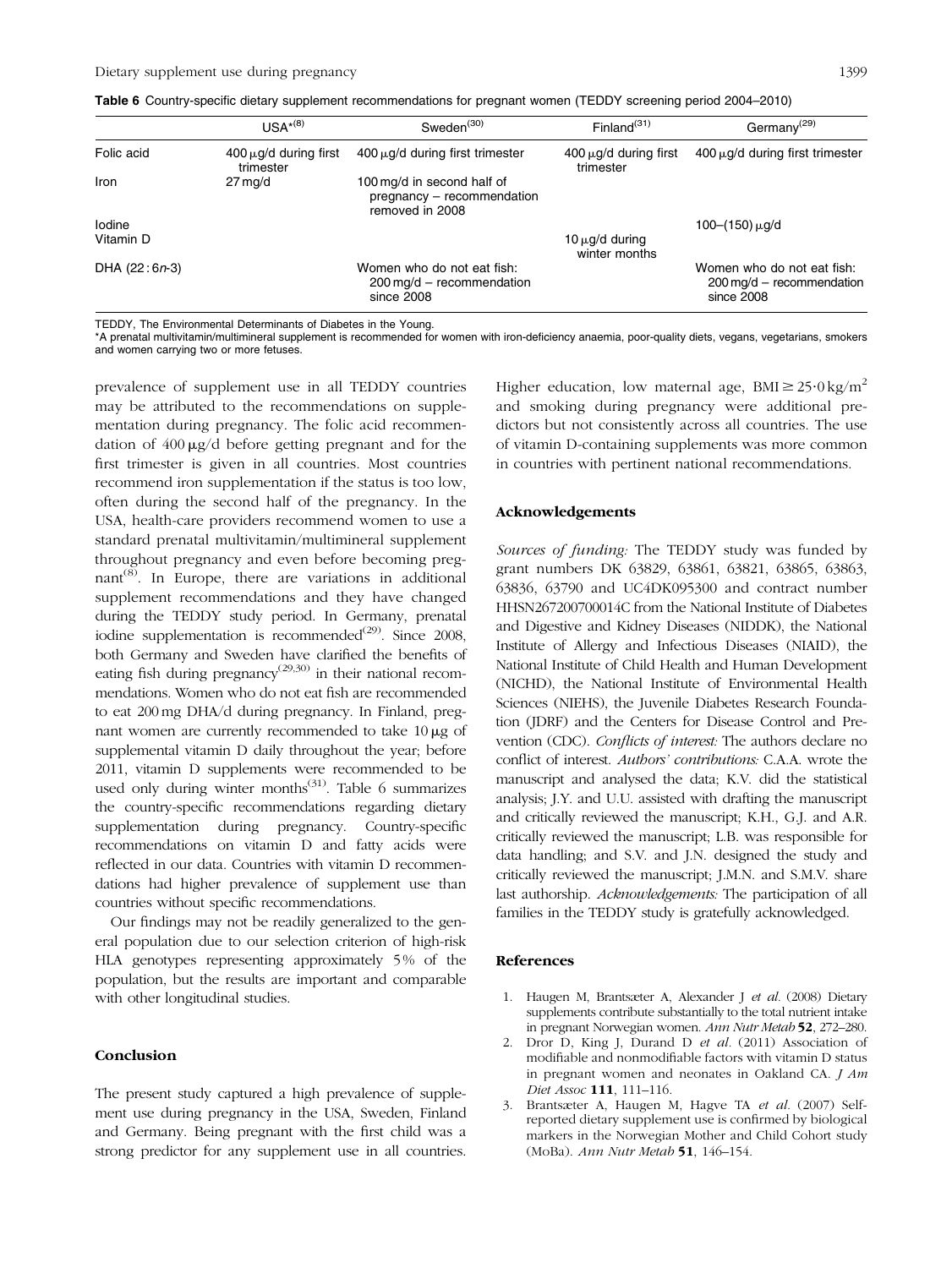- <span id="page-10-0"></span>4. Stene LC, Ulriksen J, Magnus P et al. (2000) Use of cod liver oil during pregnancy associated with lower risk of type 1 diabetes in the offspring. *Diabetologia* 43, 1093–1098.
- 5. Fronczak CM, Baron A, Chase PH et al. (2003) In utero dietary exposures and risk of islet autoimmunity in children. Diabetes Care 26, 3237–3242.
- 6. Hewison M (2012) An update on vitamin D and human immunity. Clin Endocrinol (Oxf) 76, 315-325.
- Calder PC (2007) Immunomodulation by omega-3 fatty acids. Prostaglandins Leukot Essent Fatty Acids 77, 327–335.
- 8. Kaiser L, Allen L & ADA Reports (2008) Position of the American Dietetic Association: nutrition and lifestyle for healthy pregnancy outcome. *J Am Diet Assoc* 108, 553-561.
- 9. Arkkola T, Uusitalo U, Pietikäinen M et al. (2006) Dietary intake and use of dietary supplements in relation to demographic variables among pregnant Finnish women. Br J Nutr 96, 913–920.
- 10. Picciano M & McGuire M (2009) Use of dietary supplements by pregnant women and lactating women in North America. Am J Clin Nutr 89, issue 2, 663S–667S.
- 11. Bailey R, Gahche J, Lentino C et al. (2011) Dietary supplement use in the United States, 2003–2006. J Nutr 141, 261–266.
- 12. Rock CL (2007) Multivitamin–multimineral supplements: who uses them? Am J Clin Nutr 85, issue 1,  $277\overline{S}$ -279S.
- 13. Brekke HK & Ludvigsson J (2007) Vitamin D supplementation and diabetes related autoimmunity in the ABIS study. Pediatr Diabetes 8, 11–14.
- 14. Marjamäki L, Niinistö S, Kenward MG et al. (2010) Maternal intake of vitamin D during pregnancy and risk of advanced  $\beta$  cell autoimmunity and type 1 diabetes in offspring. Diabetologia 8, 1599–1607.
- 15. TEDDY Study Group (2008) The Environmental Determinants of Diabetes in the Young (TEDDY) study. Ann N Y Acad Sci 1150, 1–13.
- 16. Hagopian WA, Erlich H, Lernmark Å et al. (2011) The Environmental Determinants of Diabetes in the Young (TEDDY): genetic criteria and international diabetes risk screening of 421 000 infants. Pediatr Diabetes 12, 733–743.
- 17. The TEDDY Study Group (2007) The Environmental Determinants of Diabetes in the Young (TEDDY) study: study design. Pediatr Diabetes 8, 286–298.
- 18. US Food and Drug Administration (2009) Overview of Dietary Supplements. http://fda.gov/Food/DietarySupplements/ ConsumerInformation/ucm110417.htm (accessed October 2009).
- 19. Moyers S, Richesson R & Krischer J (2008) Trans-Atlantic data harmonization in the classifications of medicines and dietary supplements: a challenge for epidemiologic study and clinical research. Int J Med Inform 77, 58–67.
- 20. World Health Organization (2000) Obesity: Preventing and Managing the Global Epidemic. Report of a WHO Consultation. WHO Technical Report Series no. 894. Geneva: WHO.
- 21. Burton A, Wilson S & Gillies AJ (2001) Folic acid: is self-reported use of supplements accurate? *J Epidemiol* Community Health 55, 841–842.
- 22. Brustad M, Braaten T & Lund E (2004) Predictors for cod-liver oil supplement use – the Norwegian Women and Cancer Study. Eur J Clin Nutr 58, 128-136.
- 23. Cogswell ME, Kettel-Khan L & Ramakrishnan U (2003) Iron supplement use among women in the United States: science, policy and practice. *J Nutr* 133, issue 6, 1974S–1977S.
- 24. Foote JA, Murphy SP, Wilkens L et al. (2003) Factors associated with dietary supplement use among healthy adults of five ethnicities. The Multiethnic Cohort Study. Am J Epidemiol 157, 888–897.
- 25. Conner M, Kirk S, Cade J et al. (2003) Environmental influences: factors influencing a woman's decision to use dietary supplements. *J Nutr* 133, issue 6, 1978S-1982S.
- 26. Zeisel S (2009) Is maternal diet supplementation beneficial? Optimal development of infants depends on mother's diet. Am J Clin Nutr 89, issue 2, 685S–687S.
- 27. Koletzko B, Cetin I & Brenna JT; for the Perinatal Lipid Intake Working Group (2007) Dietary fat intakes for pregnant and lactating women. Br J Nutr 98, 873–877.
- 28. Olsen SF, Mikkelsen TB, Knudsen VK et al. (2007) Data collected on maternal dietary exposures in the Danish National Birth Cohort. Paediatr Perinat Epidemiol 21, 76–86.
- 29. German Nutrition Society, Austrian Nutrition Society, Swiss Society for Nutrition Research & Swiss Nutrition Association (2012) D-A-CH Referenzwerte für die Nährstoffzufuhr, 1st ed, 4th corrected reprint. Rostock: DGE-MedienService.
- 30. Livsmedelsverket (2008) Näringsämnen vid graviditet och amning. Rapport 26 – 2008. Uppsala: Livsmedelsverket.
- 31. Finnish Nutrition Council (2011) Nutrient recommendations. http://www.ravitsemusneuvottelukunta.fi/portal/fi/ tiedotteet\_ja\_kannanotot/ (accessed January 2011).

## Appendix 1

## The TEDDY Study Group

## Colorado Clinical Center

Marian Rewers, MD, PhD, Principal Investigator $^{1,4,6,10,11}$ ; Katherine Barriga<sup>12</sup>; Kimberly Bautista<sup>12</sup>; Judith Baxter<sup>9,12,15</sup>; George Eisenbarth, MD, PhD; Nicole Frank<sup>2</sup>; Patricia Gesualdo<sup>2,6,12,14,15</sup>; Michelle Hoffman<sup>12,13,14</sup>; Lisa Ide; Rachel Karban<sup>12</sup>; Edwin Liu, MD<sup>13</sup>; Jill Norris, PhD<sup>2,12</sup>; Kathleen Waugh7,12,15; Adela Samper-Imaz; Andrea Steck, MD (University of Colorado, Anschutz Medical Campus, Barbara Davis Center for Childhood Diabetes).

#### Georgia/Florida Clinical Center

Jin-Xiong She, PhD, Principal Investigator<sup>a,1,3,4,11</sup>; Desmond Schatz,  $MD^{b,4,5,7,8}$ ; Diane Hopkins<sup>a,12</sup>; Leigh Steed<sup>a,12,13,14,15</sup>; Jamie Thomas<sup>b,6,12</sup>; Katherine Silvis<sup>a,2</sup>; Michael Haller, MD<sup>b,14</sup>; Meena Shankar<sup>b,2</sup>; Kim English<sup>a</sup>; Richard McIndoe, PhD<sup>a</sup>; Haitao Liu, MD<sup>c</sup>; John Nechtman<sup>c</sup>; Ashok Sharma<sup>a</sup>; Joshua Williams<sup>a</sup>; Gabriela Foghis<sup>a</sup>; Stephen W. Anderson, MD<sup>d</sup> (<sup>a</sup>Georgia Health Sciences University; <sup>b</sup>University of Florida; <sup>c</sup>Jinfiniti Biosciences LLC, Augusta, GA; <sup>d</sup> Pediatric Endocrine Associates, Atlanta, GA).

## Germany Clinical Center

Anette G. Ziegler MD, Principal Investigator<sup>a,1,3,4,11</sup>; Alexandra Achenbach, PhD<sup>b,12</sup>; Andreas Beyerlein, PhD<sup>a,2</sup>; Ezio Bonifacio, PhD<sup>b,5</sup>; Nadine Bruckmeier<sup>a</sup>; Melanie Bunk<sup>a</sup>; Vanessa Dietrich<sup>a</sup>; Anna Huppert, MD<sup>a</sup>; Minna Harsunen, MD<sup>a</sup>; Lydia Henneberger<sup>a,2,12</sup>; Michael Hummel, MD<sup>a,13</sup>; Sandra Hummel, PhD<sup>a,2</sup>; Gesa Joslowski<sup>c, 2</sup>; Mathilde Kersting, PhD<sup>c, 2</sup>; Annette Knopff<sup>a, 7</sup>; Nadja Kocher<sup>a</sup>; Sibylle Koletzko, MD<sup>d,13</sup>; Miriam Krasmann, MD<sup>a</sup>; Stephanie Krause<sup>a</sup>; Lorenz Lachmann<sup>a</sup>; Claudia Matzke<sup>a</sup>; Claudia Peplow<sup>b,12</sup>; Maren Pflüger, PhD<sup>a,6</sup>; Claudia Ramminger<sup>a</sup>; Christiane Ried<sup>a</sup>; Roswith Roth, PhD<sup>a,9</sup>; Julia Schenkel<sup>a</sup>; Marlon Scholz<sup>a</sup>; Joanna Stock<sup>a</sup>; Elisabeth Strauss<sup>a</sup>; Alexandra Thalmeier<sup>a</sup>; Katja Voit<sup>a</sup>; Katharina Warncke, MD<sup>a,14</sup>; Christiane Winkler, PhD<sup>a,2,12,15</sup>;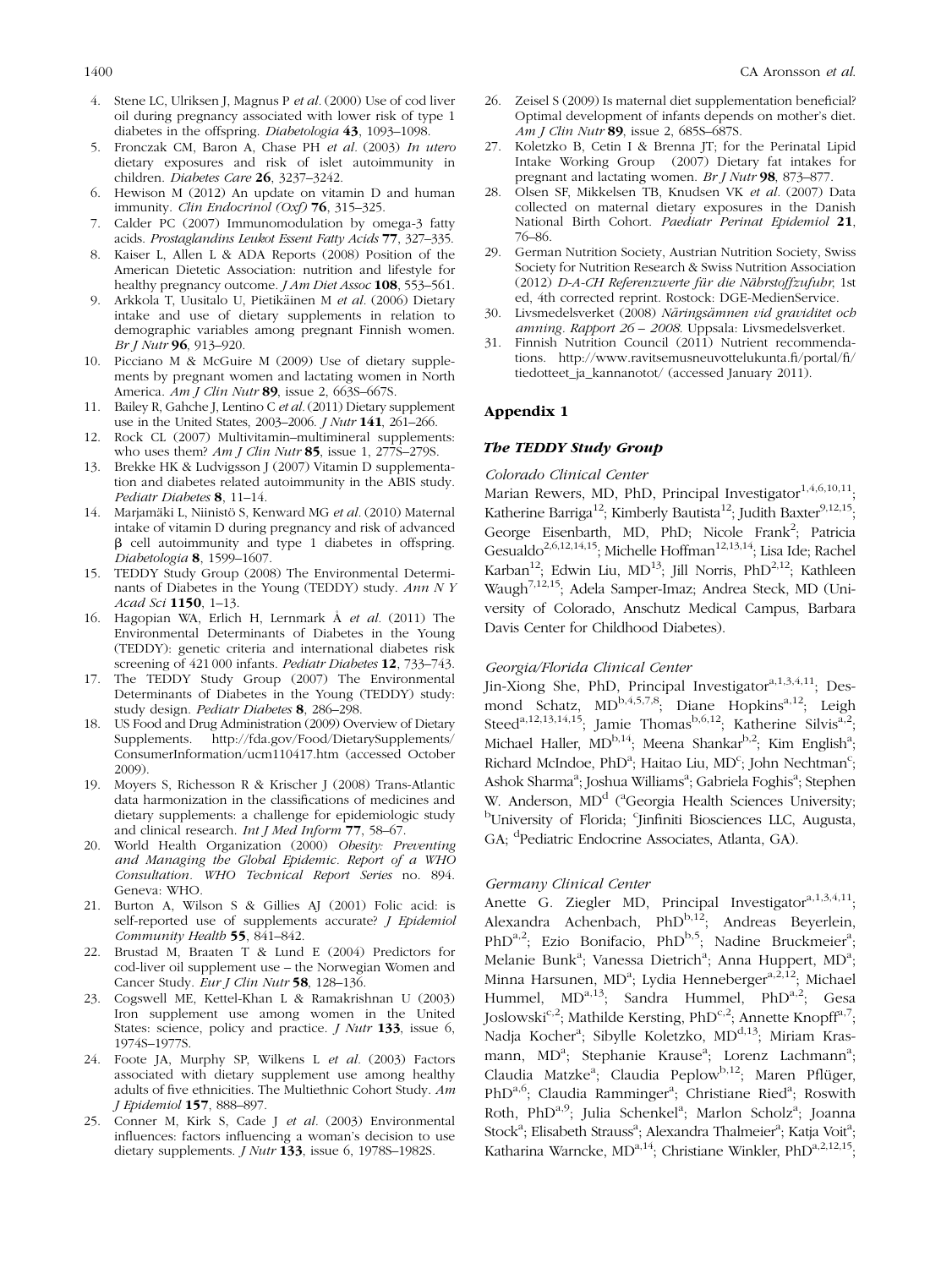Anja Wosch<sup>a</sup> (<sup>a</sup>Forschergruppe Diabetes eV at Helmholtz Zentrum München; <sup>b</sup>Center for Regenerative Therapies, TU Dresden; <sup>c</sup>Research Institute for Child Nutrition, Dortmund; d Dr. von Hauner Children's Hospital, Department of Gastroenterology, Ludwig Maximillians University Munich).

## Finland Clinical Center

Olli G. Simell, MD, PhD, Principal Investigator<sup>a,b,1,4,11,13</sup>; Heikki Hyöty, MD, PhD<sup>c,d,6</sup>; Jorma Ilonen, MD, PhD<sup>a,e,3</sup>; Mikael Knip, MD, PhD<sup>c,d</sup>; Maria Lonnrot, MD, PhD<sup>c,d,6</sup>; Elina Mantymaki<sup>a,b</sup>; Juha Mykkänen, PhD<sup>a,b,3</sup>; Kirsti Elina mantymani , juna mynhanon,  $\overline{\phantom{a}}$ .<br>Nanto-Salonen, MD, PhD<sup>a,b,12</sup>; Tiina Niininen<sup>c,d</sup>; Mia Nyblom<sup>c,d</sup>; Anne Riikonen<sup>c,d,2</sup>; Minna Romo<sup>a,b</sup>; Barbara Simell<sup>a,b,12,15</sup>; Tuula Simell, PhD<sup>a,b,9,12</sup>; Ville Simell<sup>a,b,13</sup>; Maija Sjöberg<sup>a,b,12,14</sup>; Aino Stenius<sup>f,g</sup>; Eeva Varjonen<sup>a,b</sup>; Riitta Veijola, MD, PhD<sup>f,g</sup>; Suvi M. Virtanen, MD, PhD<sup>c,d,h,2</sup> <sup>(a</sup>University of Turku; <sup>b</sup>Turku University Hospital; <sup>c</sup>University of Tampere; <sup>d</sup>Tampere University Hospital; <sup>e</sup>University of Kuopio; <sup>f</sup>University of Oulu; <sup>g</sup>Oulu University Hospital; <sup>h</sup>National Institute for Health and Welfare, Finland).

## Sweden Clinical Center

Åke Lernmark, PhD, Principal Investigator<sup>1,3,4,8,10,11,15</sup>; Daniel Agardh, MD, PhD<sup>13</sup>; Peter Almgren; Eva Andersson; Carin Andrén-Aronsson<sup>2,13</sup>; Maria Ask; Ulla-Marie Karlsson; Corrado Cilio, MD, PhD<sup>5</sup>; Jenny Bremer; Emilie Ericson-Hallström; Thomas Gard; Joanna Gerardsson; Gertie Hansson<sup>12,14</sup>: Monica Hansen; Susanne Hyberg; Rasmus Håkansson; Fredrik Johansen; Linda Jonsson; Helena Larsson, MD, PhD<sup>14</sup>; Barbro Lernmark, PhD<sup>9,12</sup>; Maria Markan; Theodosia Massadakis; Jessica Melin; Maria Månsson-Martinez; Anita Nilsson; Kobra Rahmati; Monica Sedig Järvirova; Sara Sibthorpe; Birgitta Sjöberg; Carina Törn, PhD<sup>3,15</sup>; Anne Wallin; Åsa Wimar; Sofie Åberg (Lund University).

#### Washington Clinical Center

William A. Hagopian, MD, PhD, Principal Investigator<sup>1,3,4,5,6,7,11,13,14</sup>; Xiang Yan, MD; Michael Kill- $\text{tan}^{6,7,12,13}$ ; Claire Cowen Crouch $^{12,14,15}$ ; Kristen M. Hay<sup>2</sup>; Stephen Ayres; Carissa Adams; Brandi Bratrude; David Coughlin; Greer Fowler; Czarina Franco; Carla Hammar; Diana Heaney; Patrick Marcus; Arlene Meyer; Denise Mulenga; Elizabeth Scott; Jennifer Skidmore; Joshua Stabbert; Viktoria Stepitova; Nancy Williams (Pacific Northwest Diabetes Research Institute).

## Pennsylvania Satellite Center

Dorothy Becker, MD; Margaret Franciscus<sup>12</sup>; MaryEllen Dalmagro-Elias<sup>2</sup>; Ashi Daftary, MD (Children's Hospital of Pittsburgh, University of Pittsburgh Medical Center).

## Data Coordinating Center

Jeffrey P. Krischer, PhD, Principal Investigator<sup>1,4,5,10,11</sup>; Michael Abbondondolo; Lori Ballard<sup>3,9,14,15</sup>; Rasheedah

Brown<sup>12,15</sup>; Brant Burkhardt, PhD<sup>5,6</sup>; David Cuthbertson; Christopher Eberhard; Steven Fiske; Veena Gowda; David Hadley, PhD<sup>3,13</sup>; Hye-Seung Lee, PhD<sup>3,6,13,15</sup>; Shu Liu; Kristian Lynch, PhD<sup>9</sup>; Jamie Malloy; Cristina McCarthy<sup>12,15</sup>; Wendy McLeod<sup>2,5,6,13,15</sup>; Laura Smith, PhD<sup>9</sup>; Susan Smith $12,15$ ; Ulla Uusitalo, PhD<sup>2,15</sup>; Kendra Vehik, PhD<sup>4,5,9,14,15</sup>; Earnest Washington; Jimin Yang, PhD,  $RD^{2,15}$ (University of South Florida).

#### Project Scientist

Beena Akolkar,  $PhD^{1,3,4,5,7,10,11}$  (National Institutes of Diabetes and Digestive and Kidney Diseases).

## Other contributors

Kasia Bourcier, PhD<sup>a,5</sup>; Thomas Briese, PhD<sup>b,6,15</sup>; Henry Erlich, PhD<sup>c,3</sup>; Suzanne Bennett Johnson, PhD<sup>d,9,12</sup>; Steve Oberste, PhD<sup>e,6</sup> (<sup>a</sup>National Institutes of Allergy and Infectious Diseases; <sup>b</sup>Columbia University; <sup>c</sup>Children's Hospital Oakland Research Institute; <sup>d</sup>Florida State University; <sup>e</sup>Centers for Disease Control and Prevention).

## Committees

<sup>1</sup>Ancillary Studies; <sup>2</sup>Diet; <sup>3</sup>Genetics; <sup>4</sup>Human Subjects/ Publicity/Publications; <sup>5</sup>Immune Markers; <sup>6</sup>Infectious Agents; <sup>7</sup>Laboratory Implementation; <sup>8</sup>Maternal Studies; <sup>9</sup>Psychosocial; <sup>10</sup>Quality Assurance; <sup>11</sup>Steering; <sup>12</sup>Study Coordinators; <sup>13</sup>Celiac Disease; <sup>14</sup>Clinical Implementation; <sup>15</sup>Quality Assurance Subcommittee on Data Quality.

## Appendix 2

# Coding of dietary supplements in The Environmental Determinants of Diabetes in the Young (TEDDY) study

Single vitamins and minerals

- Vitamin D
- <sup>&</sup>gt; Vitamin C
- <sup>&</sup>gt; Probiotic
- <sup>&</sup>gt; Single fatty acid (e.g. DHA, EPA, g-linolenic acid, dihomo-g-linolenic acid, arachidonic acid)
- <sup>&</sup>gt; Calcium
- $\bullet$  Vitamin  $B_6$
- $\bullet$  Vitamin  $B_{12}$
- <sup>&</sup>gt; Folic acid
- <sup>&</sup>gt; Vitamin A
- <sup>&</sup>gt; Vitamin E
- <sup>&</sup>gt; Iron
- <sup>&</sup>gt; Niacin
- Zinc
- <sup>&</sup>gt; Magnesium
- <sup>&</sup>gt; Potassium
- <sup>&</sup>gt; Choline
- $\bullet$  Vitamin  $B_1$
- $\bullet$  Vitamin  $B_2$